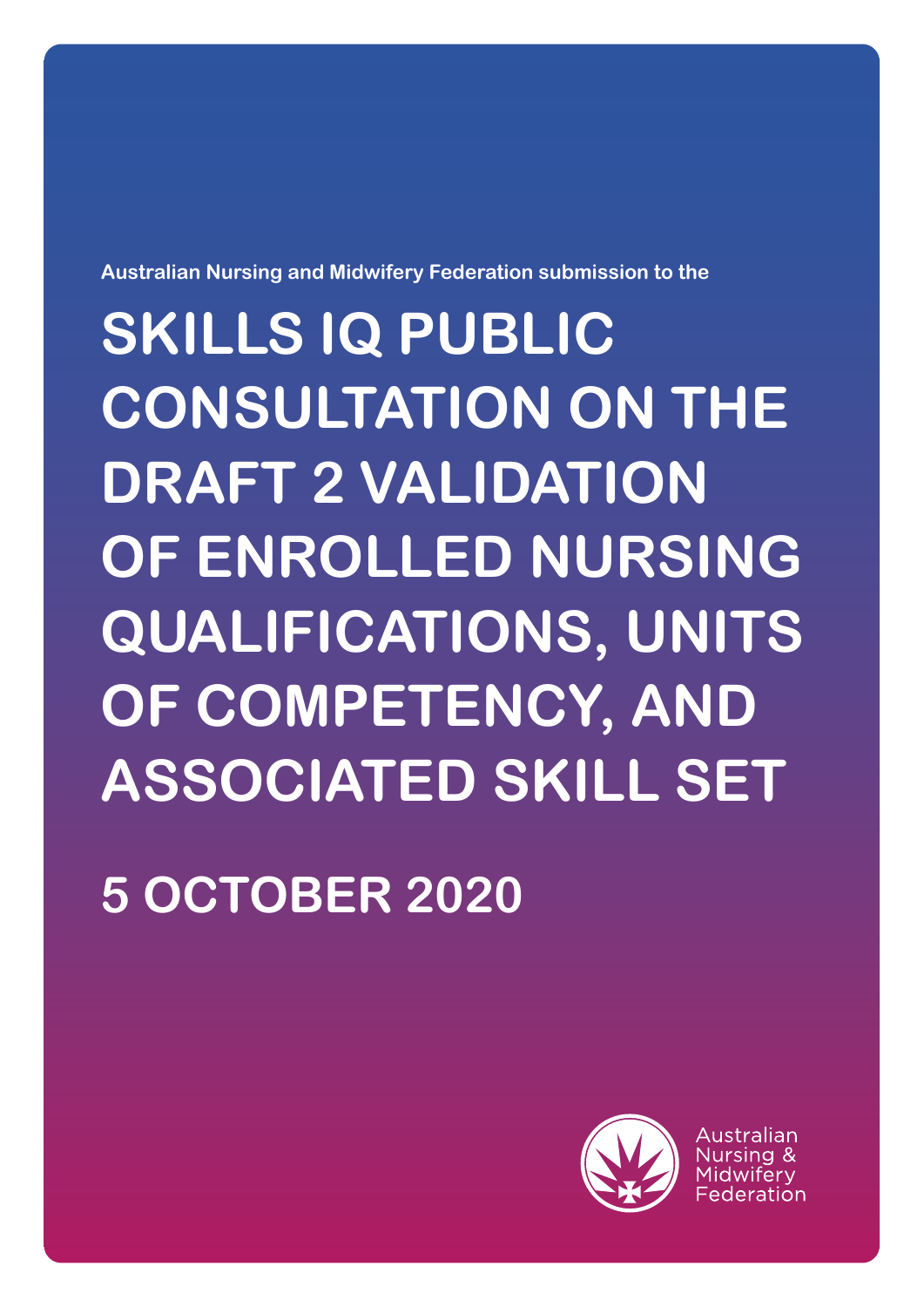

Australian Nursing and Midwifery Federation / **SKILLS IQ Consultation Enrolled Nursing Draft 2 Validation**

**Annie Butler Federal Secretary**

**Lori-anne Sharp Assistant Federal Secretary**

**Australian Nursing and Midwifery Federation Level 1, 365 Queen Street, Melbourne VIC 3000 T: 03 9602 8500 F: 03 9602 8567 E: anmffederal@anmf.org.au W: www.anmf.org.au**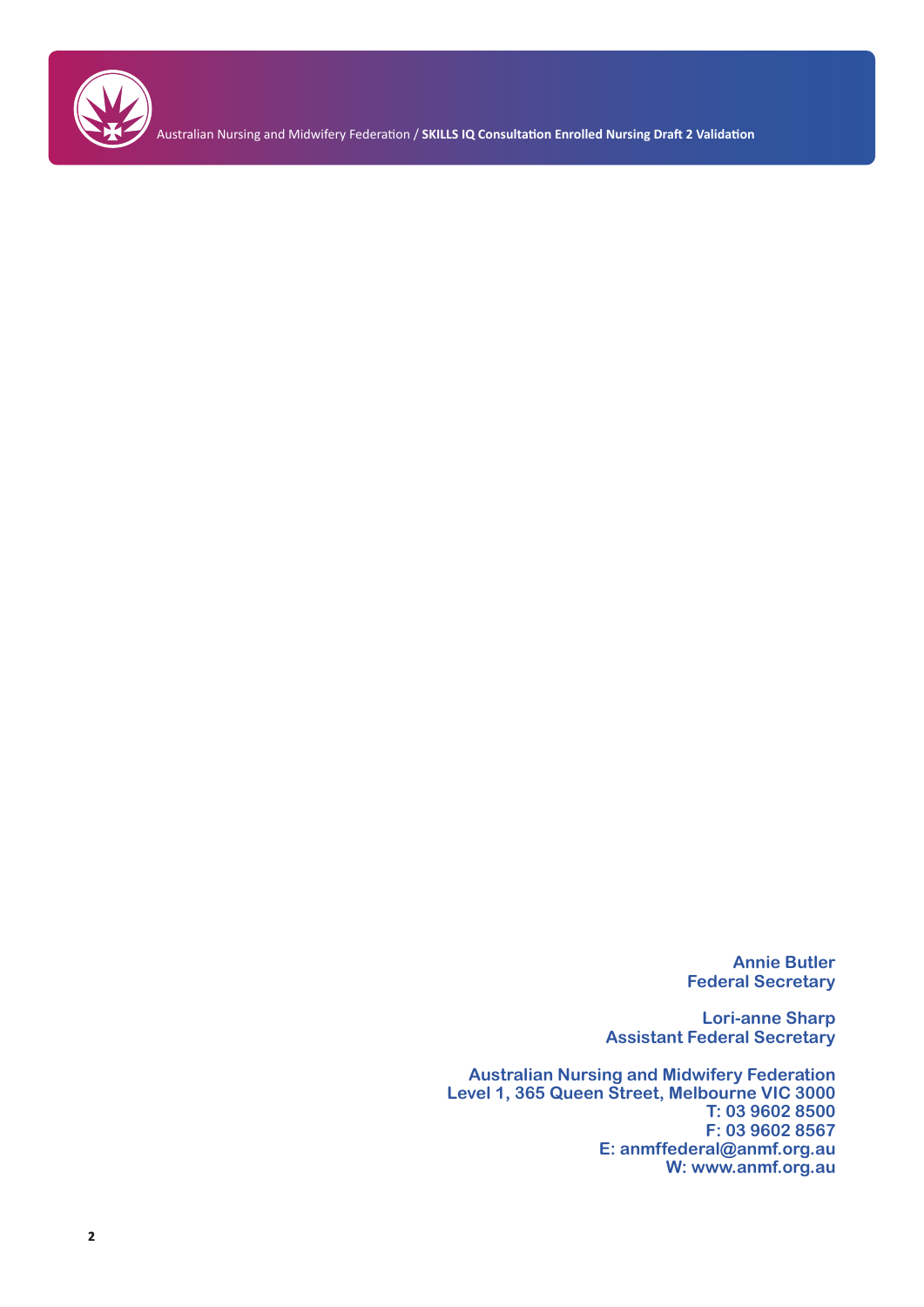

# **INTRODUCTION**

The Australian Nursing and Midwifery Federation (ANMF) is Australia's largest national union and professional nursing and midwifery organisation. In collaboration with the ANMF's eight state and territory branches, we represent the professional, industrial and political interests of more than 295,000 nurses, midwives and carers across the country.

Our members work in the public and private health, aged care and disability sectors across a wide variety of urban, rural and remote locations. We work with them to improve their ability to deliver safe and best practice care in each and every one of these settings, fulfil their professional goals and achieve a healthy work/life balance.

Our strong and growing membership and integrated role as both a professional and industrial organisation provide us with a complete understanding of all aspects of the nursing and midwifery professions and see us uniquely placed to defend and advance our professions.

Through our work with members we aim to strengthen the contribution of nursing and midwifery to improving Australia's health and aged care systems, and the health of our national and global communities.

The ANMF has an enrolled nurse membership of over 38,000. This represents more than half of all enrolled nurses on the national register, according to the total number of 72,105 shown in the most recent Nursing and Midwifery Board of Australia (NMBA) Registrant Data (June 2020).<sup>1</sup> We have a critical interest in the content of the national curriculum which is the educational foundation for the preparation of enrolled nurses for safe and competent practice. The ANMF therefore welcomes the opportunity to provide feedback to SkillsIQ, under the direction of the Enrolled Nursing Industry Reference Committee, for draft 2 of the update of Enrolled Nursing Qualifications, Units of Competency (UoC) and an associated Skill Set within the HLT Training Package.

<sup>1.</sup> Nursing and Midwifery Board of Australia. (2020). Registrant Data – Reporting period: 1 April 2020 to 30 June 2020. Available at:https://www.nursingmidwiferyboard.gov.au/About/Statistics.aspx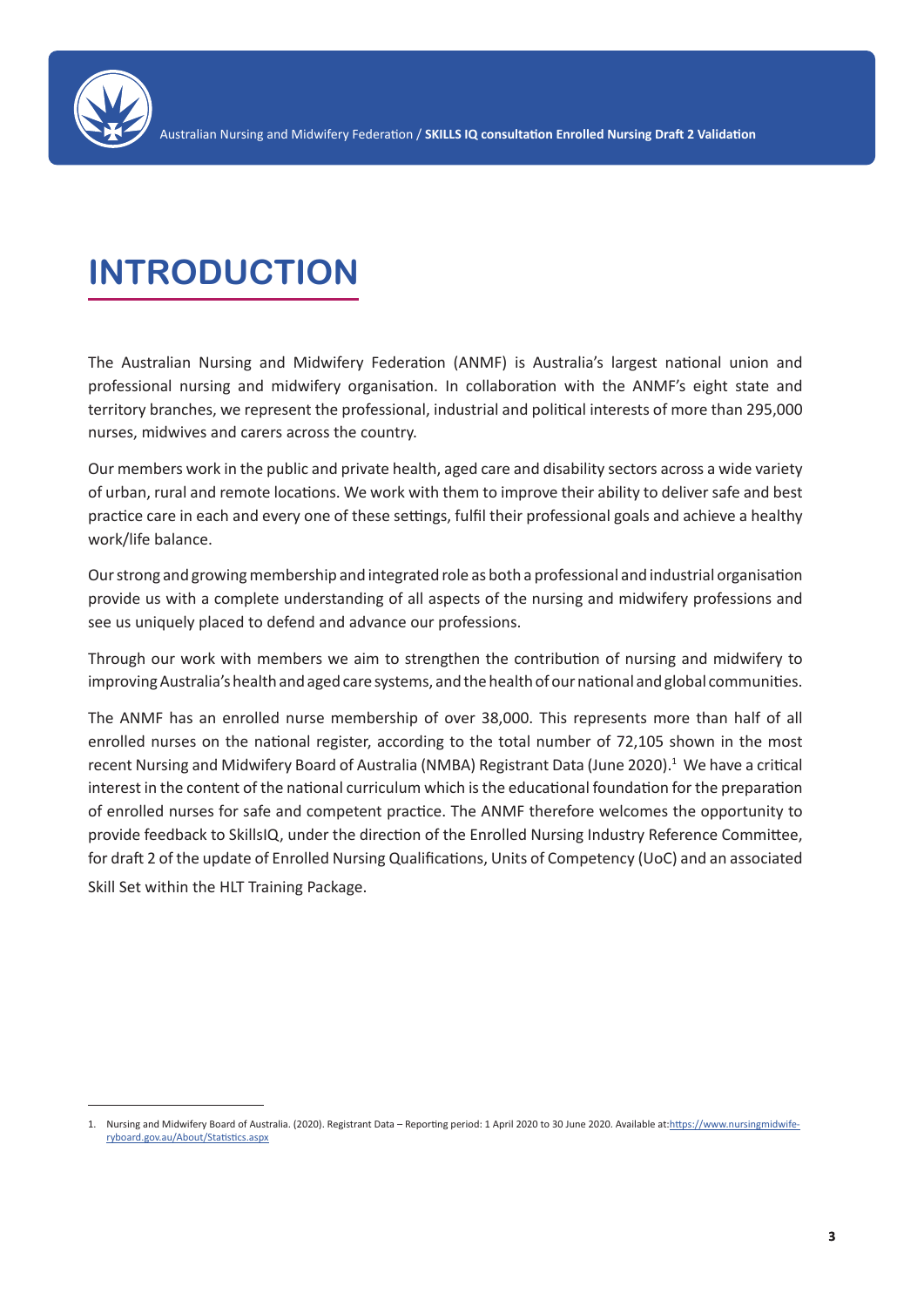

# **OVERVIEW**

The ANMF is pleased to see that many of the suggestions made in our submission regarding the original draft, in April, have been adopted. While this submission will primarily focus on the changes since that first version, there will be some reiteration of those recommendations that have not been incorporated, with greater explanation of why we believe their inclusion would contribute to a better prepared enrolled nurse workforce.

Our greatest concern with the qualifications as they are presented in this draft is that many of the Units have Knowledge Evidence (KE) categorised as Performance Evidence (PE). The sector defines KE as a demonstration of what a learner knows, while PE demonstrates what a learner can do, which suggests that the elements need to be achievable first. Performance Criteria (PC) should directly relate to the corresponding element/s, broken "down into tasks, roles and skills and applied knowledge that reflect the required standard of performance in the workplace..."<sup>2</sup> Making this distinction explicit in the validation guide, with competency hurdles appropriately allocated to the category of evidence required, would be a useful improvement.

It is essential that Diploma of Nursing (DN) students develop an understanding of the clinical tasks they will be performing, and the rationales underlying the elements of this care (including the relevant pathophysiology).

The DN qualification is designed to prepare pre-registration students with foundation knowledge and skills at an enrolled nurse entry-to-practice level. In contrast, the Advanced Diploma of Nursing (ADN) is designed to build on this foundational knowledge with more complex information for early career and more experienced enrolled nurses, specific to their area of practice. With some specialised skills in the EN curriculum, such as tracheostomy care and dialysis, understanding the theory is important for student nurses. However, being deemed competent and able to perform them will require workplace authorisation, time, specific learning, and supervision, consistent with the NMBA Decision-making framework for nursing and midwifery<sup>3</sup>, once the graduate is employed in settings where that knowledge will be utilised in their practice.

The nominated duration of educational preparation for the DN qualification does not provide enough time for students to practice all these skills. For this reason the ANMF considers these aspects should therefore only be assessed as KE, rather than PE, and the focus of every UoC should be on developing foundational skills that produce work-ready graduates.

The ANMF is also concerned about the degree of repetition in some UoC content and assessment, particularly given the large amount of knowledge acquisition required over a comparatively short space of time for both the DN and ADN. As part of this review we recommend that best attempts be made to reduce or remove assessment repetition.

As explained in our original submission, the ANMF does not support teaching enrolled nurses to create or evaluate nursing care plans, as this is outside the EN scope of practice as determined by the NMBA. We suggest this element, which is present in many if the current draft's UoCs (e.g. HLTENN045, HLTEEN044, HLTEEN043, and the title of HLTENN038) be changed to "implement and monitor nursing care plans" to reflect this.

<sup>2.</sup> Australian Skills Qualification Authority (2014) Users' guide to standards for VET accredited courses https://www.asqa.gov.au/standards-vac/7.2

<sup>3.</sup> Nursing and Midwifery Board of Australia. (2020). Decision-making framework for nursing and midwifery. Available at: https://www.nursingmidwiferyboard.gov.au/Codes-Guidelines-Statements/Frameworks.aspx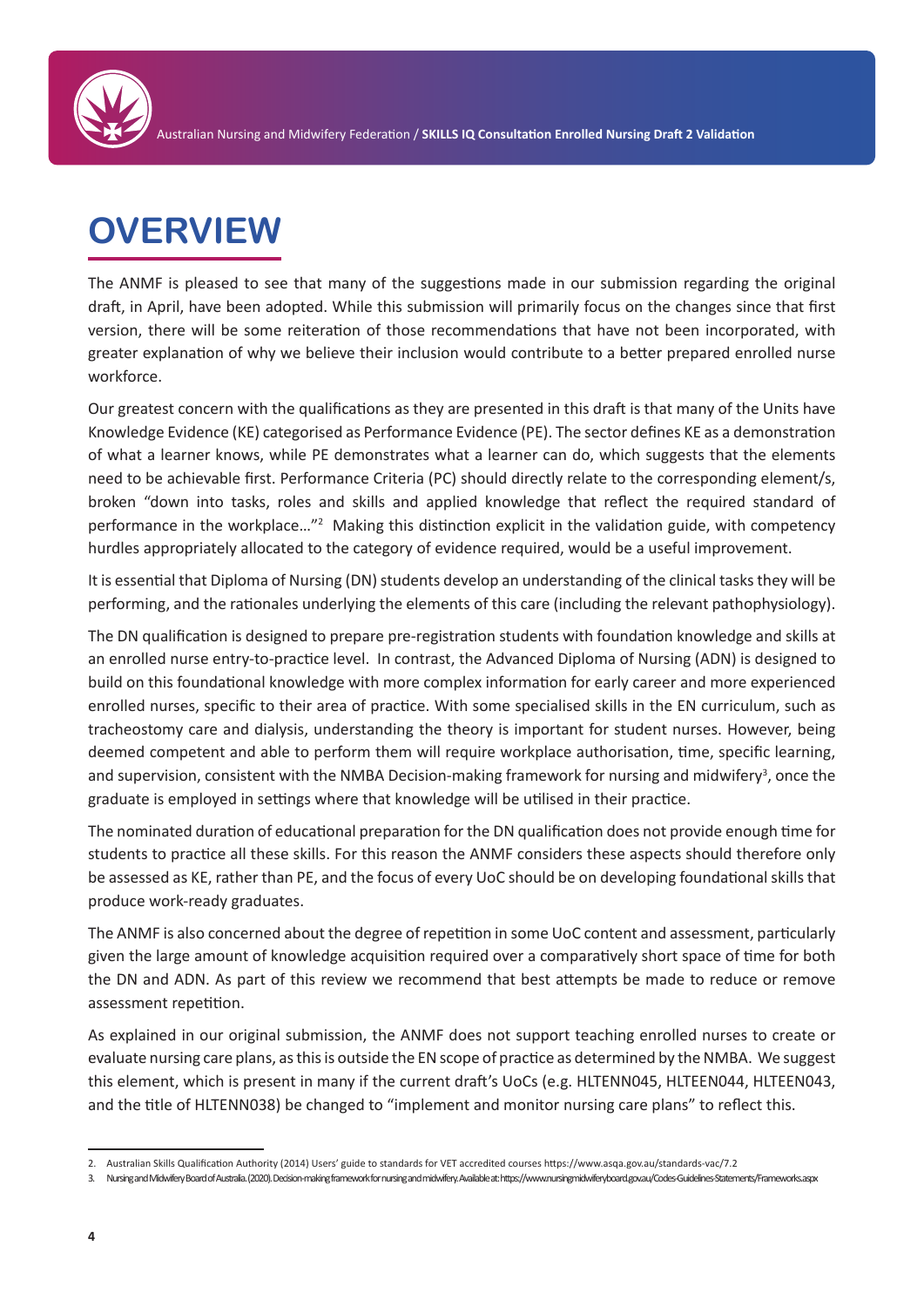

# **SPECIFIC QUESTIONS**

## HLTENN039 Contribute to nursing care of a person with complex needs

*The content of this Unit was merged into HLTENN043 Implement and monitor care for a person with acute health problems and HLTENN044 Implement and monitor care for a person with chronic health problems. Do the revised Units capture the necessary skills to justify the removal of HLTENN039? If not, what needs to be added?*

These UoCs need some restructuring and removal of repetitious content, as detailed below. Skills that were included in HLTENN039 and are not in the draft (including neurological observations, emptying/changing urinary bags removing indwelling urinary catheters, venepuncture, performing ECGs and cardiac monitoring), should be incorporated in to HLTENN043; being able to perform these basic interventions (including through simulations) will assist graduates to be work-ready.

## HLTENN043

Element 2 largely repeats the content of HLTEEN037 and, again, care planning is not an enrolled nurse role.

Element 5 should be removed – see discussion of specific Performance Criteria (PC) below.

PC 1.2 (*Explain to the person, family or carer the potential physical and psychological impacts of health problems on daily living activities*) and the second half of PC 1.3 (I*dentify the pathophysiology of the person's underlying or presenting condition,* and confirm with the person, family or carer) are not performed by enrolled nurses – the former is performed by registered nurses and/or medical officers, and the latter by medical officers and nurse practitioners.

While experienced enrolled nurses, if authorised, may care for patients with long term, established tracheostomies in non-acute settings, this is rarely the case in acute care. PC 3.1 (*Assist in providing nursing care for the person with a compromised airway, including clearing of airways and interpreting health status using monitoring devices*) should be amended to reflect this.

PC 4.2 (*Ensure pre-operative care considers the relationship between pre-operative care and post-operative complications*) is Knowledge Evidence (KE), as is PC 5.1 (*Identify and confirm the roles and responsibilities of members of the emergency response team*).

PC 5.2 and 5.3 reiterate content from HLTENN038 and HLTAID003 and are KE. In addition, advanced life support is not within the scope of an enrolled nurse, and should not form part of foundation education.

The Performance Evidence (PE) around health care planning is covered in HLTENN037, and can therefore be removed from this UoC.

Many of the complex interventions listed (including: *tracheostomy suctioning, underwater seal drainage tube management, intercostal catheter care, knowledge of a person with medical devices including… bi-level positive airway pressure*) and PICC line management are advanced skills for registered nurses, in some cases necessitating specific post-registration education and assessment. While there will be some people with established tracheostomies in non-acute settings who can have this care performed by an enrolled nurse, this is not standard; these procedures should therefore not be included in a foundational program.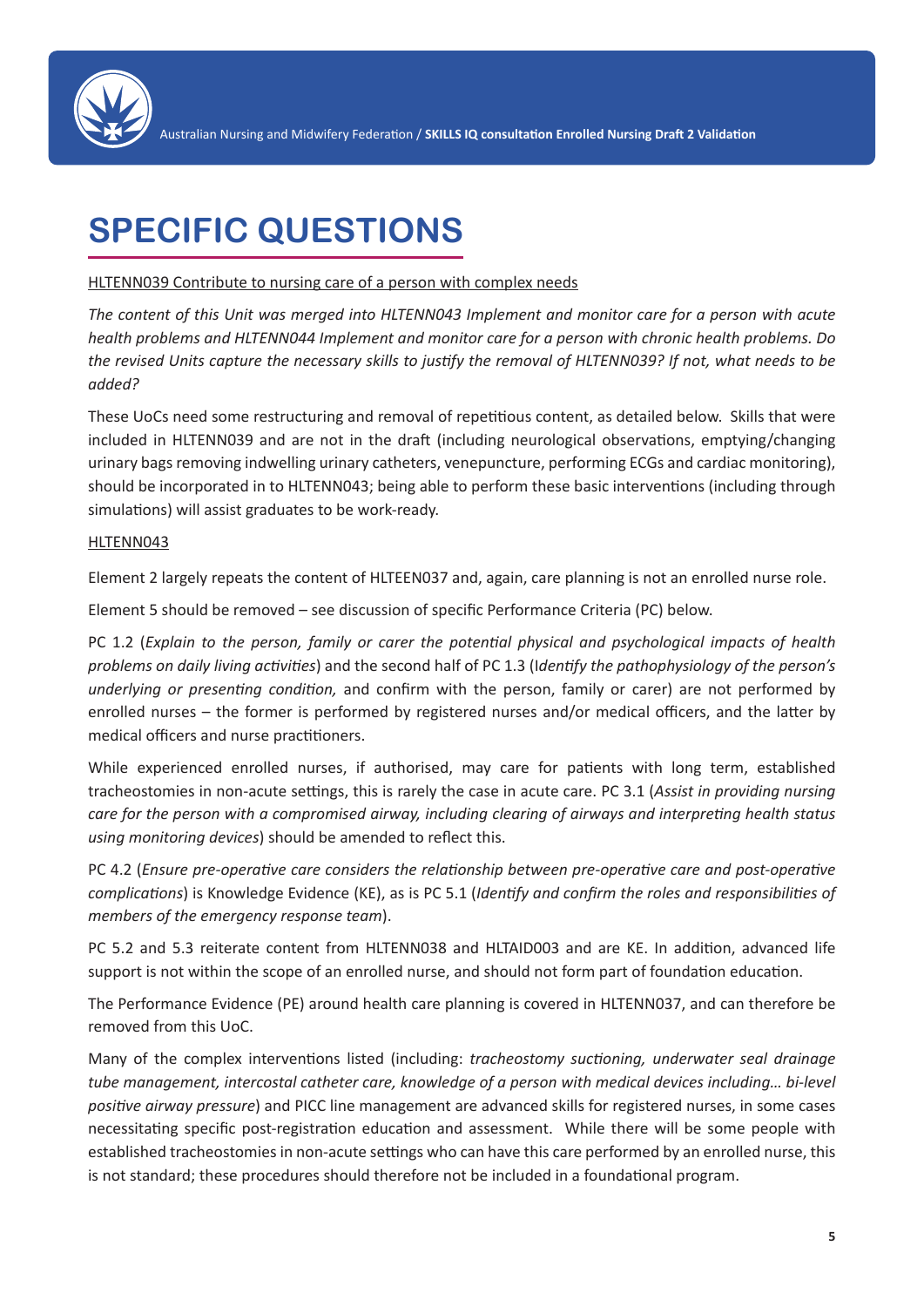

They could be replaced by venepuncture, bladder scanning, trial of void, cardiac monitoring (3 lead, 5 lead and 12 lead), and oxygen therapy. These last two are also consistent with the emphasis in this UoC on pain assessment and chest pain.

As elective surgical patients are increasingly worked up prior to admission, and acute placements may be medical or surgical, the requirement to perform *nursing interventions for 1 person undergoing a surgical procedure in the workplace, including pre-operative preparation and post-operative care* will unfairly disadvantage some students. For this reason, there should be the opportunity to perform these components in simulation post-placement if students are unable to perform them in the workplace.

Including early detection of deterioration in KE would be consistent with the National Safety and Quality Health Standards and best practice, and would be appropriate in this UoC.

#### HLTENN044

PC 2.4 (*Gather, observe, report and document the person's reactions and responses to the provided care including variations from the normal or unexpected outcomes and concern for the deteriorating person)* is PE rather than PC.

For the most part this UoC concentrates on management of acute-on-chronic issues, rather than dealing with ongoing management of chronic illnesses. A focus on behavioural and environmental aspects, psychological support, chronic pain management, prevention of acute exacerbations, community support, and strategies to optimise independence and function would more accurately represent the priorities of chronic disease management.

Contextualising the role and impact of chronic disease more broadly, as described in this UoCs KE, is useful. While the World Health Organisation (WHO) plays some role, particularly in developing positions, the breadth of their purview means many of their recommendations relate more directly to developing countries. For this reason, the first KE for this UoC should distinguish between their work and Australia's national and state and territory management and prevention of chronic disease.

As with this UoCs PC, many of the nursing interventions prescribed (e.g. *caring for drainage tube systems associated with tubes and drains inserted into the body, inserting and removing indwelling catheters, applying isolation nursing practices, inserting and removing nasogastric tubes, performing blood specimen collection*) are complex and more relevant in acute settings. A number of facilities have restrictions on registered nurses performing male catheterisation, so while removal will be within their scope, this component relating to insertion of male catheters should be removed from the UoC.

## HLTENN040 Administer and monitor medicines and intravenous therapy

*In terms of the pathophysiology of medication groups, should the wording read* pharmacology of medication groups or pharmacodynamics/therapeutics/kinetics of medication groups?

Pharmacodynamics/therapeutics/kinetics of medication groups more accurately describes the knowledge enrolled nurses will need in practice.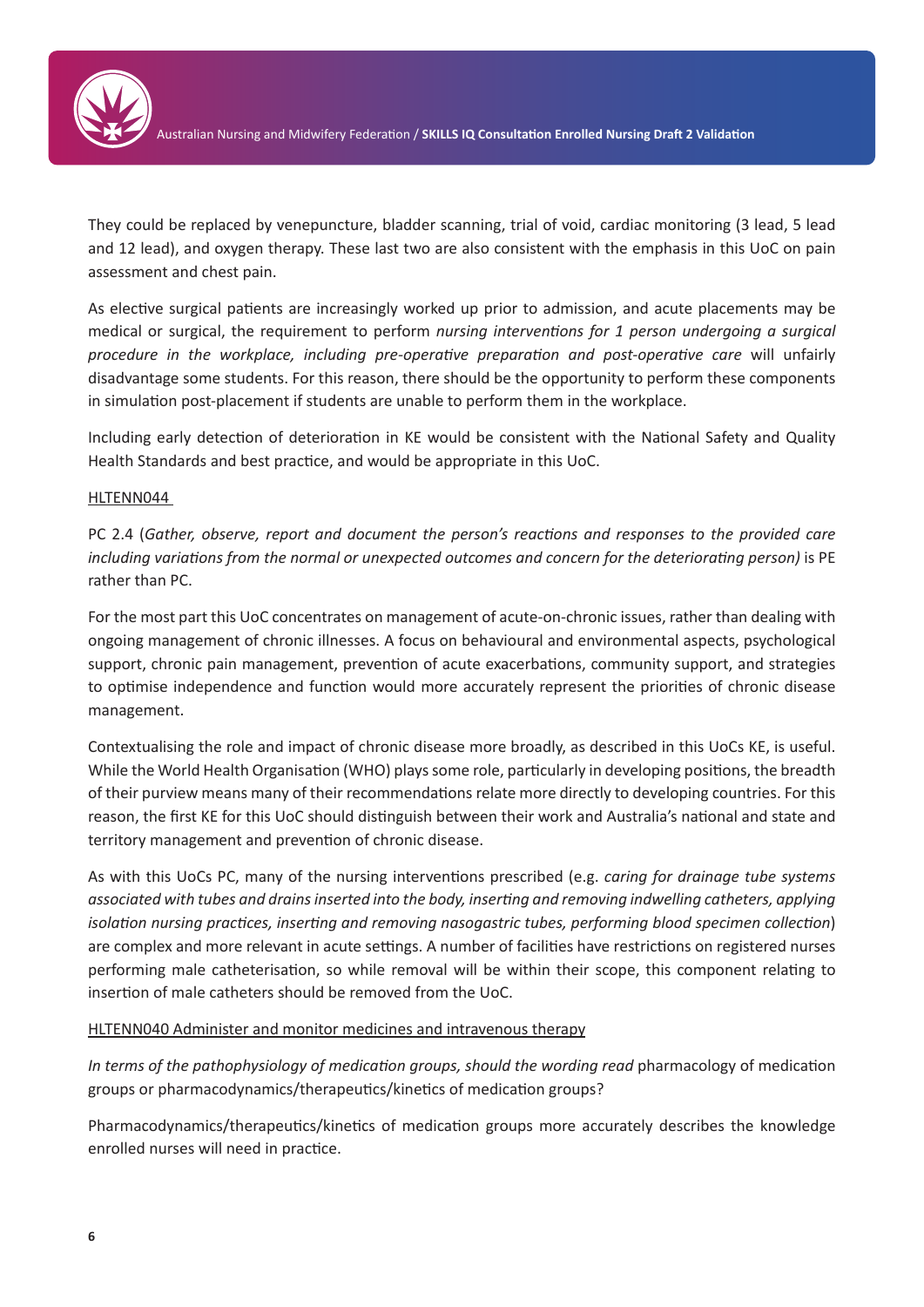

*Specific mention of sites for medications should be included. However, should this apply to all routes/methods rather than just intramuscular or subcutaneous?*

Yes, as understanding how different routes affect absorption, onset and duration of action, therapeutic dose, and potential for interactions will help students understand why some routes are preferred for some medications, and allow them to explain this to patients in their care.

## HLTENN042 Implement and monitor care for a person with mental health conditions

*PC 4.4 is about medications, and in Draft 2 this has been removed. This Unit can be delivered before students have done their medication Unit, or just as they have started their medication Unit. Hence this should be a broader criterion around treatment options and not have such a specific focus on medications, rather than expecting EN students to have such in-depth knowledge of individual medications. Does this criterion need to be replaced?*

The ANMF agrees that enrolled nurses do not require detailed knowledge of these medications. However, incorporating an overview of the most commonly used mental health medication classes (e.g. antipsychotics, benzodiazepines, mood stabilisers, anticonvulsants, lithium, monoamine oxidide inhibitors, selective serotonin reuptake inhibitors, and serotonin-norepinephrine reuptake inhibitors) in HLTENN040 would be useful. Enrolled nurses who go on to work in mental health can extend their knowledge relating to medications at that time.

# **GENERAL QUESTIONS**

# **Qualifications**

*Do the Qualifications provide a clear and accurate description of the skills outcomes for each Qualification?*

Yes, provided the clarifying recommendations made by stakeholders, including the ANMF, are adopted.

*Are the Qualifications structured properly so that learners can progress from the Diploma to the Advanced Diploma, if required?*

Yes.

*Are the core Units and the number of electives appropriate? As we've merged Units, should the number of electives be reduced by one in the relevant Qualifications' 24 Packaging Rules, as the content would be absorbed into the single Unit which sits in the core?*

The core UoCs are appropriate, taking into account the ANMF's comments in both the overview and our UoCspecific discussion (which follows the question section), which include some of the elective UoCs.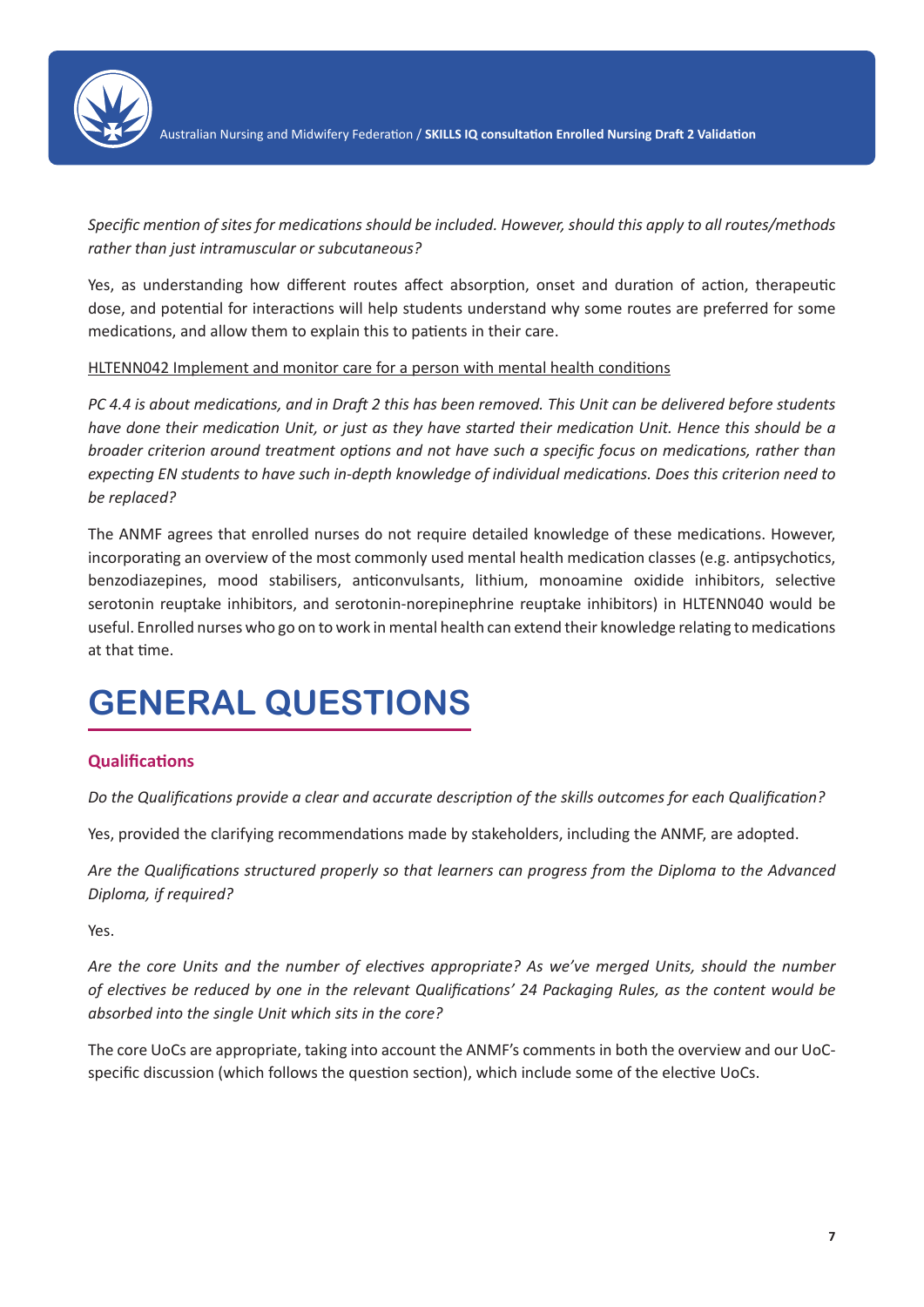

*Are there any imported Units which should be listed? (Note: The content of any imported Units is outside the scope of this review.)*

No. While HLTRNL004 (Apply nursing practice for a person undergoing renal replacement therapy) will not be appropriate for early career enrolled nurses in most locations, this is valuable underpinning knowledge for those caring for people who may be undergoing this therapy overseen by a registered nurse. It is essential that students undertaking this UoC understand that it provides a foundational understanding of renal replacement therapy, rather than preparation to care for people whilst undergoing dialysis.

*Should the Qualification Titles be updated to better reflect job outcomes?*

No – the programs are designed to create an enrolled nurse, which is a protected title. Describing the qualifications otherwise would be confusing.

# **Suite of Units of Competency**

## *Are all the draft Units required? Should any be deleted?*

There is some overlap, as discussed in the overview section, but each UoC has relevant specific content.

#### *Are there any additional Units of Competency required?*

In light of the COVID-19 pandemic, its likely presence persisting for a number of years, and the overrepresentation of COVID-19 cases in nursing homes, the ANMF recommends a nursing-specific infection prevention and control UoC be developed, rather than registered training organisations adapting the generic HLTINF001.

The ANMF would welcome an expansion to the qualification to include a core unit on care of a person with disabilities (including neurocognitive deficits), as people with disability require care across all areas of the aged and health care sectors. The UoC should cover an inclusive definition of disability, the difference between congenital and acquired disability, recognition that disability may be physical and/or cognitive, an overview of statistically common disabilities and degenerative conditions (e.g. motor neurone disease, muscular dystrophy, dementia), acquired brain injuries (recognising that neurocognitive changes occur not only in the older person but also in young people), delirium (which presents and is managed very differently depending on age), and dementia.

In addition, there remains need for further revision of many of the UoCs as they stand, as indicated in our Unit-specific feedback below.

## **Titles and Application Statements - Units of Competency**

*Do the Titles reflect the skills being described? Could any Titles be changed to better indicate what the Units cover?*

Yes – see Unit-specific comments for HLTENN068. In addition, elements within UoCs HLTEN035, HLTENN037, HLTENN039, and HLTENN042 should be changed to better reflect the content of the elements.

*Do the Application Statements provide a clear and accurate description of the skills being described?*

Yes.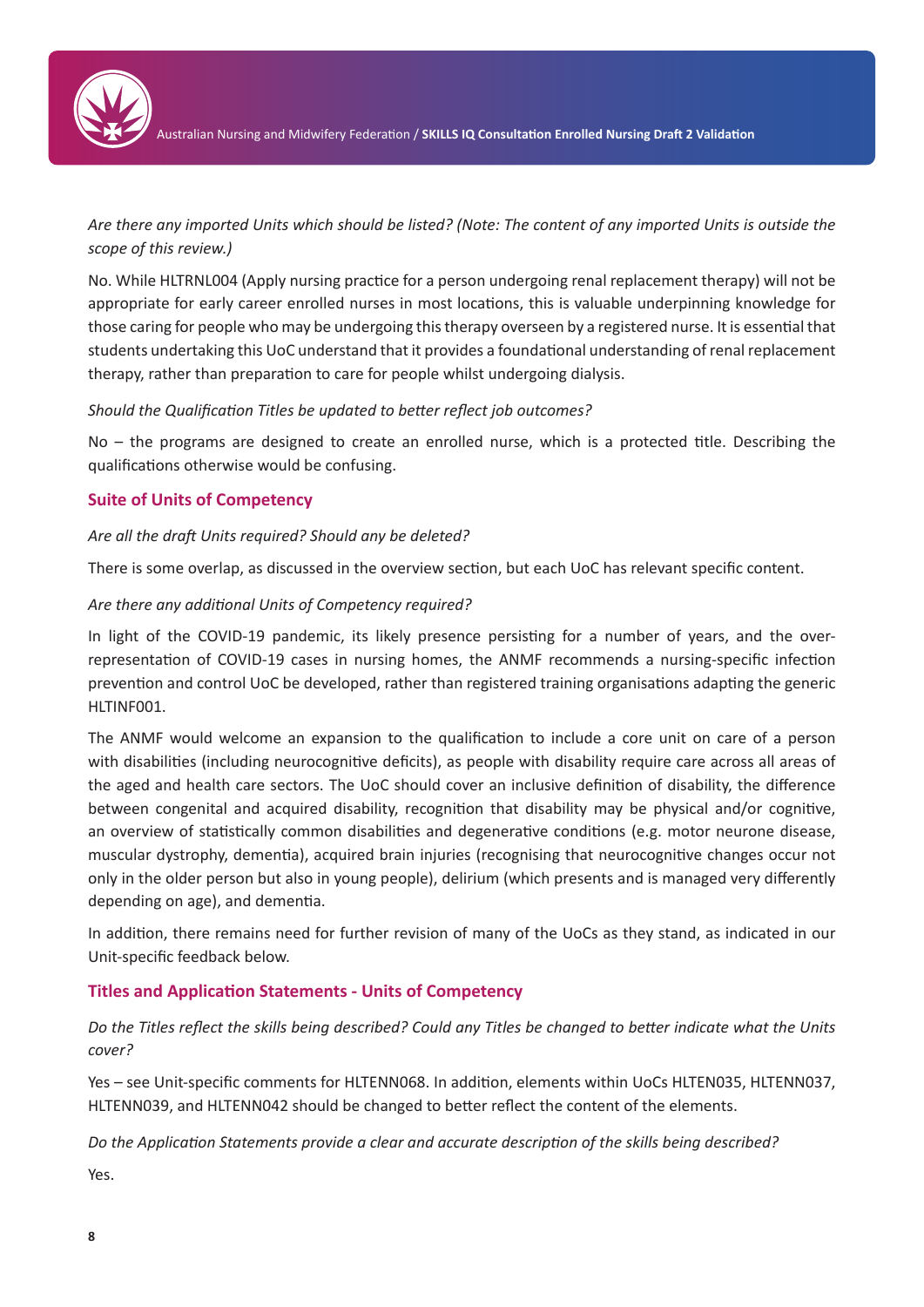

# **Elements and Performance Criteria**

*Do the Elements and Performance Criteria accurately describe what people do in these roles? If not, what could be added?*

Please see the Unit-specific responses below, as the ANMF has considerable feedback regarding the elements and performance criteria across a number of UoCs.

## *Do the Performance Criteria adequately describe the level of proficiency?*

There is little direction throughout the Diploma and Advanced Diploma UoC descriptions of how proficient students should be or, in a number of aspects, precisely what information should be delivered or assessed. For example, in HLTENN038 the KE includes, under *Demonstrated knowledge required to complete the tasks outlined in elements and performance criteria of this unit the words respiration and circulation*. There is no indication of what aspects of respiration and circulation are meant, and no context to help clarify what is required.

## **Performance Evidence**

*Would the types of evidence prove that a person is competent in all the Unit outcomes, including Performance Criteria, Foundation Skills and knowledge?*

Yes. However, there are a number of PE components across several UoCs (including HLTENN039, HLTENN040, and HLTENN045) that stipulate workplace assessment where this will often not be possible. Please see the Unit-specific comments for details.

## *Is the suggested volume (sufficiency) of evidence appropriate?*

Repetition of some assessments across and within UoCs means there remains too much assessment within the curriculum.

*Are the statements clear? Would assessors understand exactly what they must do?*

As noted in the Unit-specific comments, there are currently areas of ambiguity. For example, the KE for HLTENN040 includes, under *Demonstrated knowledge required to complete the tasks outlined in elements and performance criteria of this unit* the words *Australian commission [sic] on safety [sic] and quality [sic] in Health Care National Medication Charts*, without context or direction.

## **Knowledge Evidence**

*What is the essential knowledge required of an individual in order to perform the tasks described in the Performance Criteria? Is the Knowledge Evidence requirement specific enough?*

In a number of UoCs (for example, HLTENN043) KE has been misclassified as PC (in this UoC that includes PC 4.2 and 5.1).

*Is there anything which should be added or deleted?*

Yes – please see the Unit-specific feedback for details.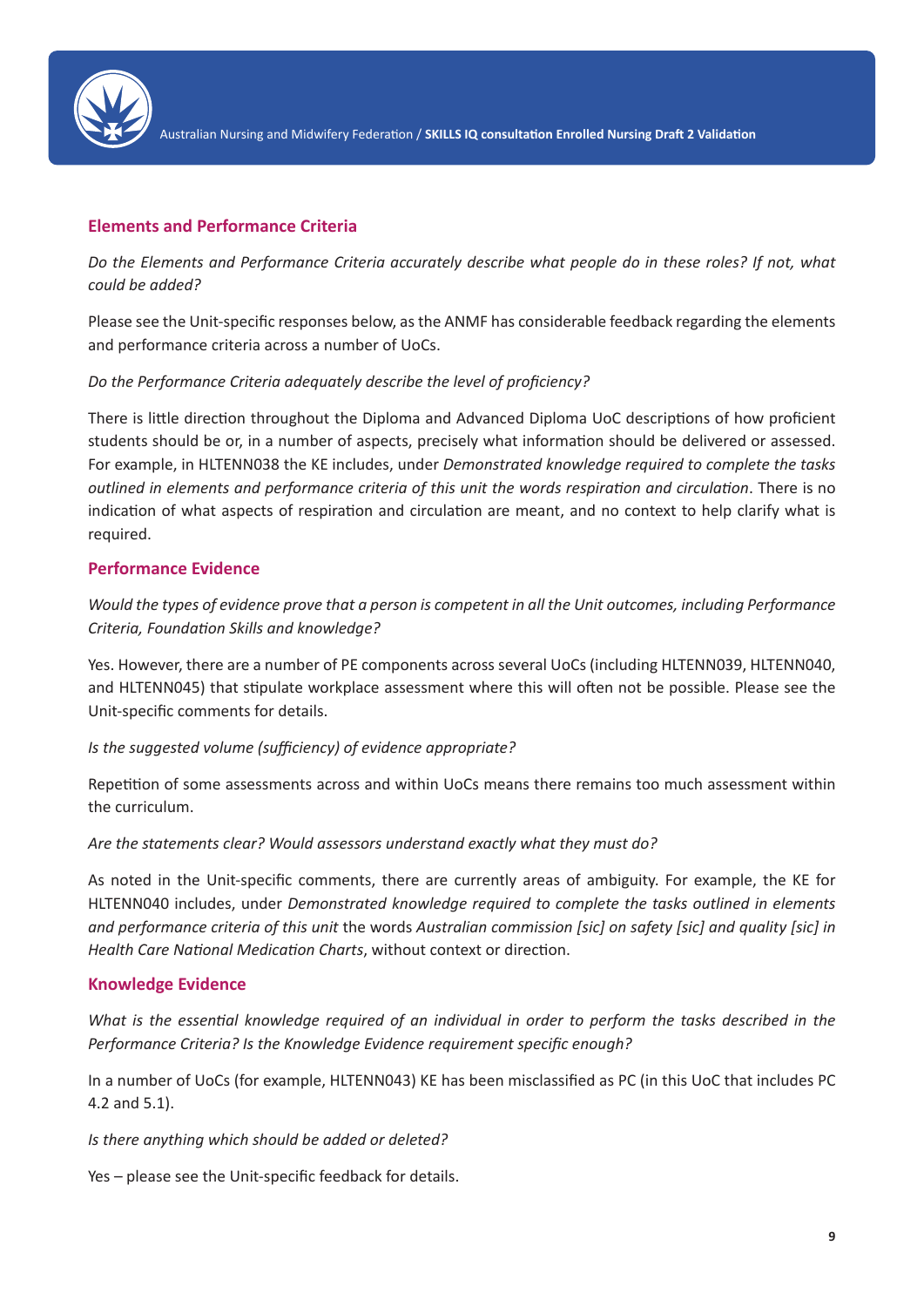

*What is the breadth and depth of knowledge required? Is this described well enough to assist assessors in understanding the scope?*

Clinicians performing workplace assessments are reliant on the registered training organisation's interpretation of the knowledge requirements. However, as with the PE, there are few specific, clear directives to assist assessors, resulting in lack of consistency across clinical placements, training organisations, and states and territories.

## **Assessment Conditions**

## *Are the nominated environments appropriate?*

In some cases, as described in the Unit-specific feedback, simulation is more appropriate than the workplace assessments specified in the UoC, where the opportunity to practice specific skills is extremely limited. In other cases, students who do not have an opportunity to perform components while on placement should be able to be assessed in a simulated environment to ensure they are able to meet the PE requirement.

## *Are the statements clear? Would assessors understand what they must provide for the purposes of assessment?*

There should be more specific guidance as only experienced assessors, particularly those with wide clinical experience that includes working alongside and supervising enrolled nurses, would be clear about what is required.

# **Terminology**

## *Are there any words or terms used in any of the Units that aren't reflective of current industry terminology?*

No. However, while nursing care plans are extraordinarily useful (to assist students to translate health problems into interactions, anticipate potential problems, determine which clinical indicators reflect either successful interventions or the need to change approach, understand the nursing process, establish critical thinking, and apply evidence-based practice), as noted in our feedback on HLTENN037 and HLTENN038, industry is transitioning from care plans to clinical pathways in some states and territories, and this should be reflected in the validation document.

# **ADDITIONAL COMMENTS**

The ANMF has some additional comments addressing specific components of UoCs.

HLTENN035 Practise nursing within the Australian health care system

## *Elements*

The title of the first element should specify the Australian health system.

*Performance criteria*

1.1-1.5 inclusive are KE but listed as PC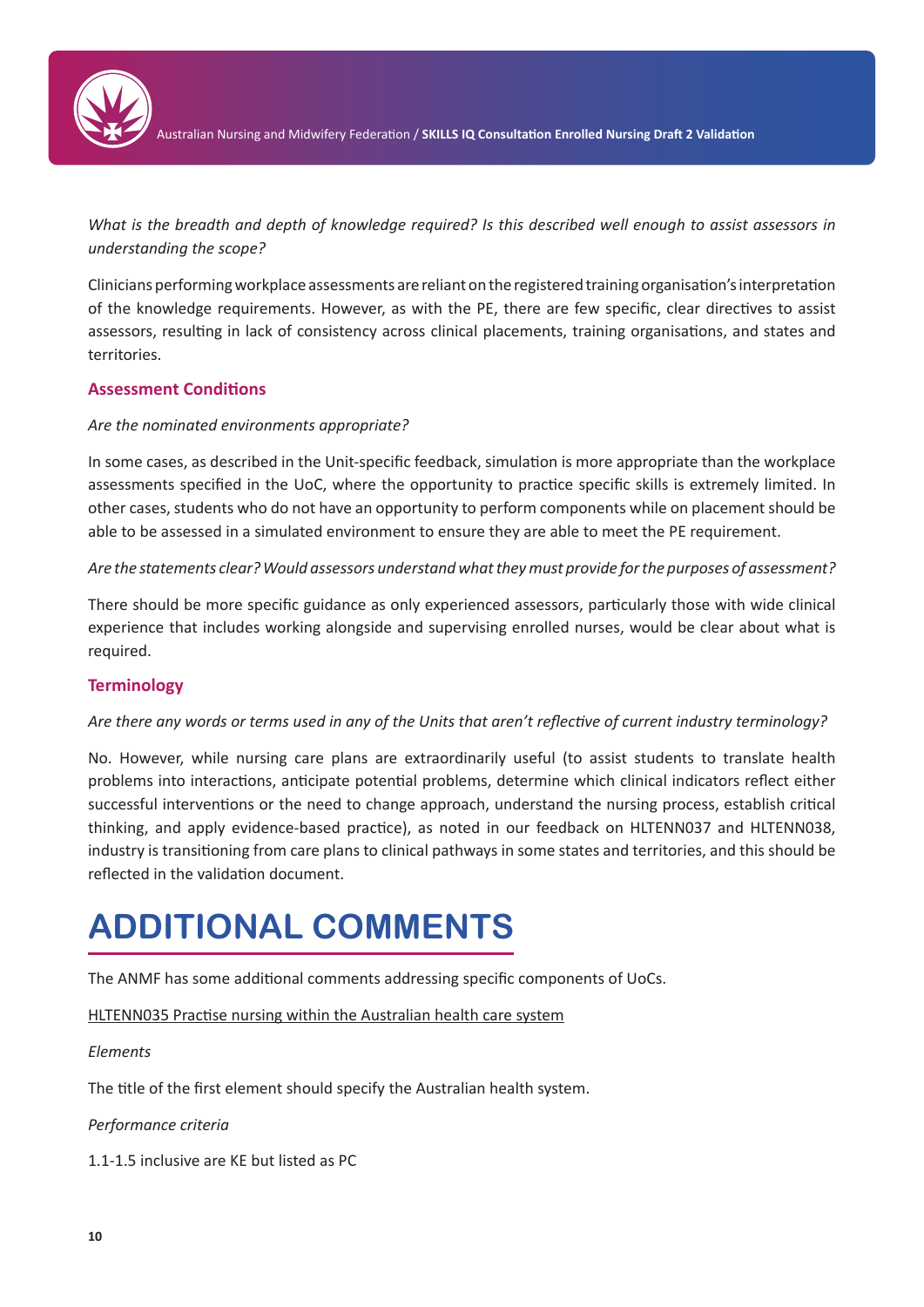

## 1.6 should read *provides nursing care in accordance with Enrolled Nurses standards of care*.

1.7 requires that students *Maintain knowledge of current health issues impacting clinical practice and health policy development*. While we agree that students should develop an understanding of the need for lifelong learning, including changes to theory and practice, the ANMF is unsure how students can demonstrate, or trainers assess, maintenance of knowledge at one point in time. We therefore recommend that this performance criterion be reworded to more accurately reflect this need: *Demonstrate understanding of the importance of maintaining knowledge of current health issues impacting clinical practice and health policy development*.

2.1 and 2.2 are KE but listed as PC.

3.1-3.5 inclusive are KE.

3.4 should read *Have an understanding of and work within the enrolled nurse scope of practice*.

3.6 repeats material covered in HLTENN041 (Apply legal and ethical parameters to nursing practice); as these two UoCs are generally taught in close proximity, prior to students' first clinical placement, this repetition is not useful.

# *Performance evidence*

The last dot point, reflecting on the 2 interactions… needs to articulate that the influence of nursing practice on patients' and residents' heath care outcomes is very different depending on context and setting.

## *Knowledge evidence*

While there is substantial overlap between this and other UoCs (including HLTENN047, CHCDIV001 and CHCDIV002), in this UoC the information provides more of an entry level overview of aspects like considering patients' cultural background, understanding minority and marginalised communities, and the Australian context of health care delivery.

The last KE point, regarding the roles of regulatory, industrial, and professional bodies, should be covered in HLTENN047, as it is about legal aspects of practice.

Although electronic medical records and now e-prescribing are increasingly utilised throughout Australia, there is no reference in this UoC to digital health.

HLTENN036 Apply communication skills in nursing practice

## *Performance criteria*

PC 1.1 requires students to [d]*emonstrate principles of effective communication*, without articulating what these are. As these principles will vary widely depending on the location of the registered training organisation and the structure of their UoC delivery, this is not able to be objectively and uniformly demonstrated.

PC 1.3 requires students to have PC assessed through performance, and would therefore be more appropriate under PE.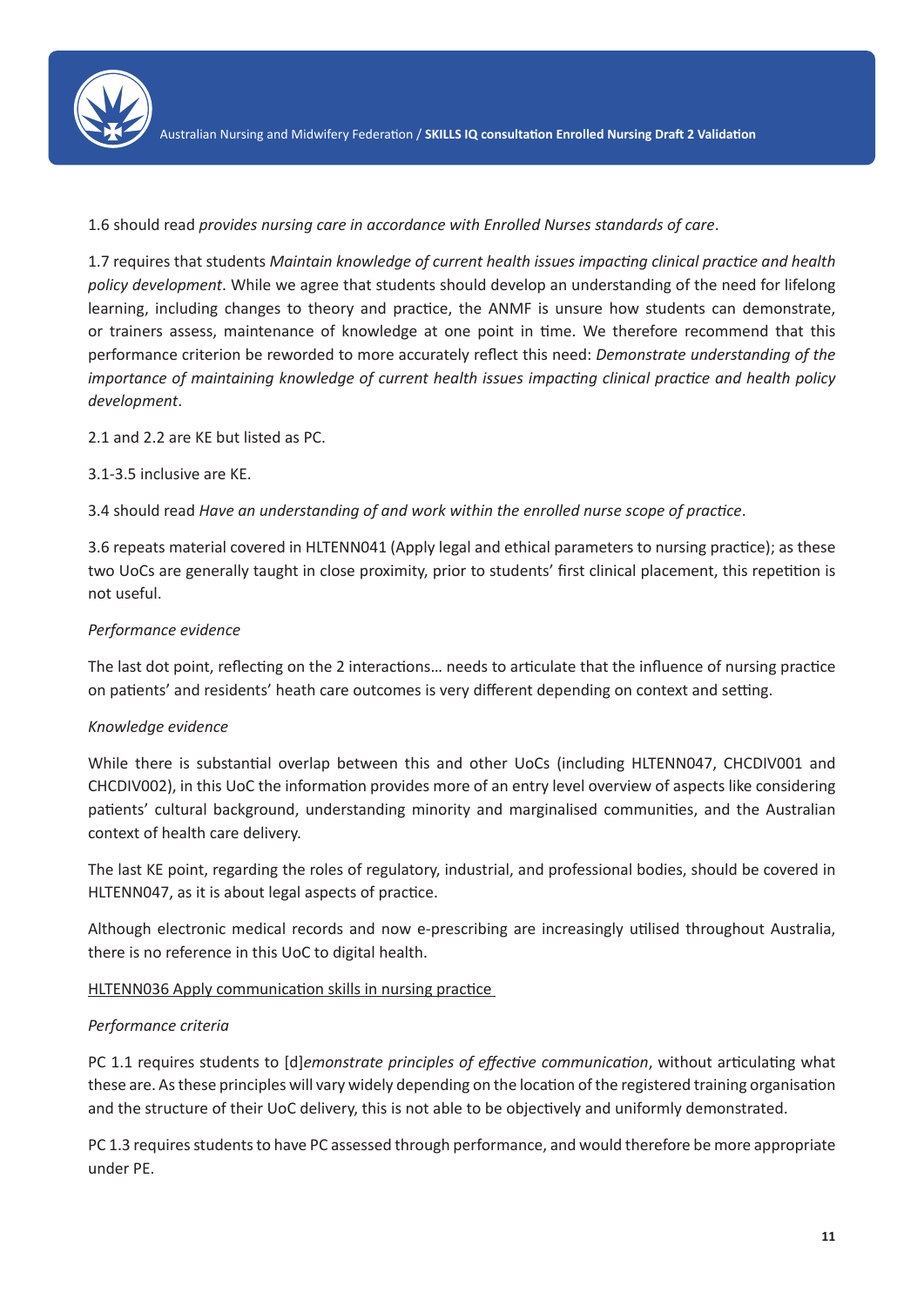

PC4 requires students to direct small group discussions, which is not a role of enrolled nurses; this PC should be removed from the UoC. If it is intended to refer to handover, which is very different, this PC should be changed to reflect this, and retitled *Participate in clinical handover*.

While PC6 is important, it doesn't correspond to the KE. Including this aspect of complex communication in the UoCs KE would address this discrepancy.

## *Knowledge evidence*

The requirement regarding information technology has already been assessed in PC10.

HLTENN037 Perform clinical assessment and contribute to planning nursing care

## *Elements*

The first element should be titled Perform admission assessment, as this more accurately captures the comprehensive nature of the element. It can be specified in PE that this element need not be assessed only when a patient or resident is admitted, as this will disadvantage students who are placed in clinical areas with low patient/resident turnover, but may be simulated with an already admitted patient or resident.

Element 2 should be titled *Perform discharge procedures for a person*, to distinguish it from element 1.

Elements 3 and 4 should be amended to begin In consultation with a registered nurse…

## *Performance criteria*

Almost all of these PC could be shortened for clarity e.g. 1.3 *Document the person's gender, age, and cultural, religious or spiritual data*.

1.2 wholly repeats PC 6 and 10 of HLTENN036, and should therefore be removed.

1.4 should read *Assess and perform the person's vital signs* without reference to equipment, acuity or clinical condition.

Other assessments that are performed on admission (including falls risks, skin integrity and pressure injury risk, nutritional state) should be included in this element.

1.5 needs to specify which clinical measurements and assessments are required, particularly in regard to the person's developmental state, which usually refers to babies and children – if intended only for these assessments, this must be made explicit.

1.6 is ambiguous, and should more clearly describe what lifestyle factors are being referred to here: weight, diet, exercise performance and frequency, alcohol and other drug use including tobacco, and sexual behaviour, are just some. This should then be followed by a new PC about making appropriate referrals, in consultation with the registered nurse, to other members of the multidisciplinary team based on the admission/initial assessment.

1.9 would be clearer if worded: *Communicate to the registered nurse any patient health data outside the normal range, and any concern that the person's clinical condition is or may be deteriorating.*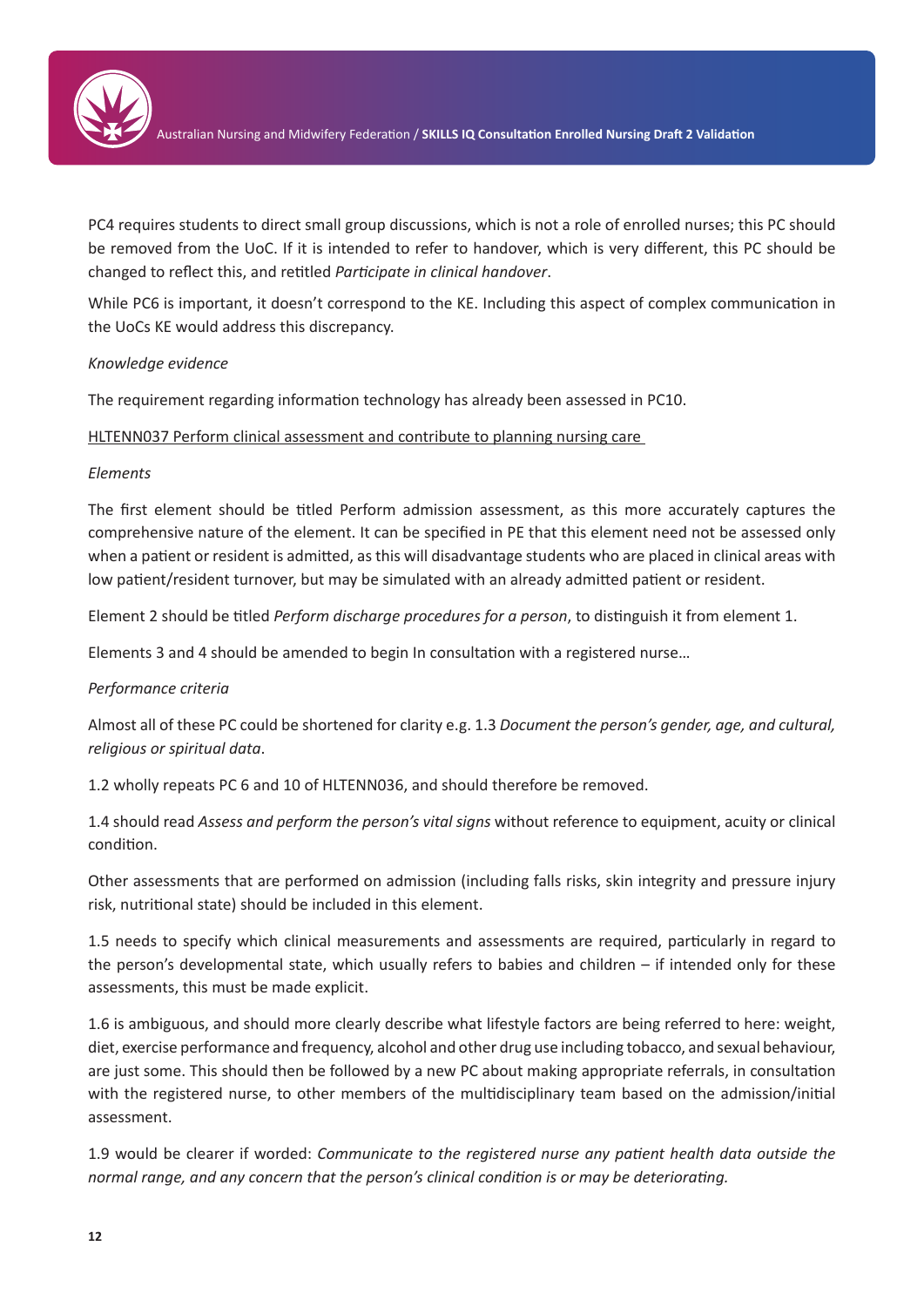

Including a final PC about estimated discharge dates would both remind students that discharge planning starts at or before admission, and segues in to element 2. This PC should include PC 2.2, as *any issues they are experiencing which could impact on a timely discharge* should be addressed as early as possible.

Reiterate the need for consultation with a registered nurse, as amended in the element title, in PC 3.1 Note that many workplaces now use clinical pathways as the industry standard, which could affect the capacity of students to meet this PC on clinical placement.

4.1 would be clearer if worded as: *Analyse and evaluate the person's nursing care plan and progress towards the established goals*.

## *Performance evidence*

Admissions are rare in many nursing homes, and almost all discharges occur when a resident has died. Requiring students to perform at least one of each in a clinical environment will therefore be difficult if not impossible for the overwhelming majority of students on their first placement. These should instead be performed in a simulated environment where students are given a detailed hypothetical patient to admit and discharge.

The entry for *vital signs should specify pulse, blood pressure, respiratory rate, oxygen saturation and temperature*. There is no mention of oxygen saturation in the validation for this UoC, though it is now considered a standard component of vital sign assessment, and it should therefore be included. There should also be acknowledgement that conscious state and level of sedation are noted and, if there has been change from the person's recent status, the need for formal assessment and escalation to the supervising registered nurse.

Note that *integumentary assessment* needs a separate dot point.

## *Knowledge evidence*

While the same documentation could be viewed as both PE and KE, admissions and discharges have already been assessed as PE.

There is no mention in the PC of the *impact of infertility, human growth and development, the influences of genes and environment of development, or the impact of family on gender-specific health needs,* yet these are all listed as required KE.

The last of these, *the impact of family on gender-specific health need*s, is ambiguous – if it refers to nonbinary and transgender identities this must be made explicit; if it refers to familial expectations based on sex these will vary enormously across cultures, communities, and individual families and, again, must be explicitly described.

With the exception of *how to recognise a deteriorating patient and determine levels of consciousness*, everything following this KE item has either already been assessed under PE or, from *interpretation and analysis of a person's health-related information onwards*, under PC.

We note that blood pressure has been listed separately to vital signs – either all five components should be itemised, as demonstrated in our comments of the PE for this UoC (above), or none of them.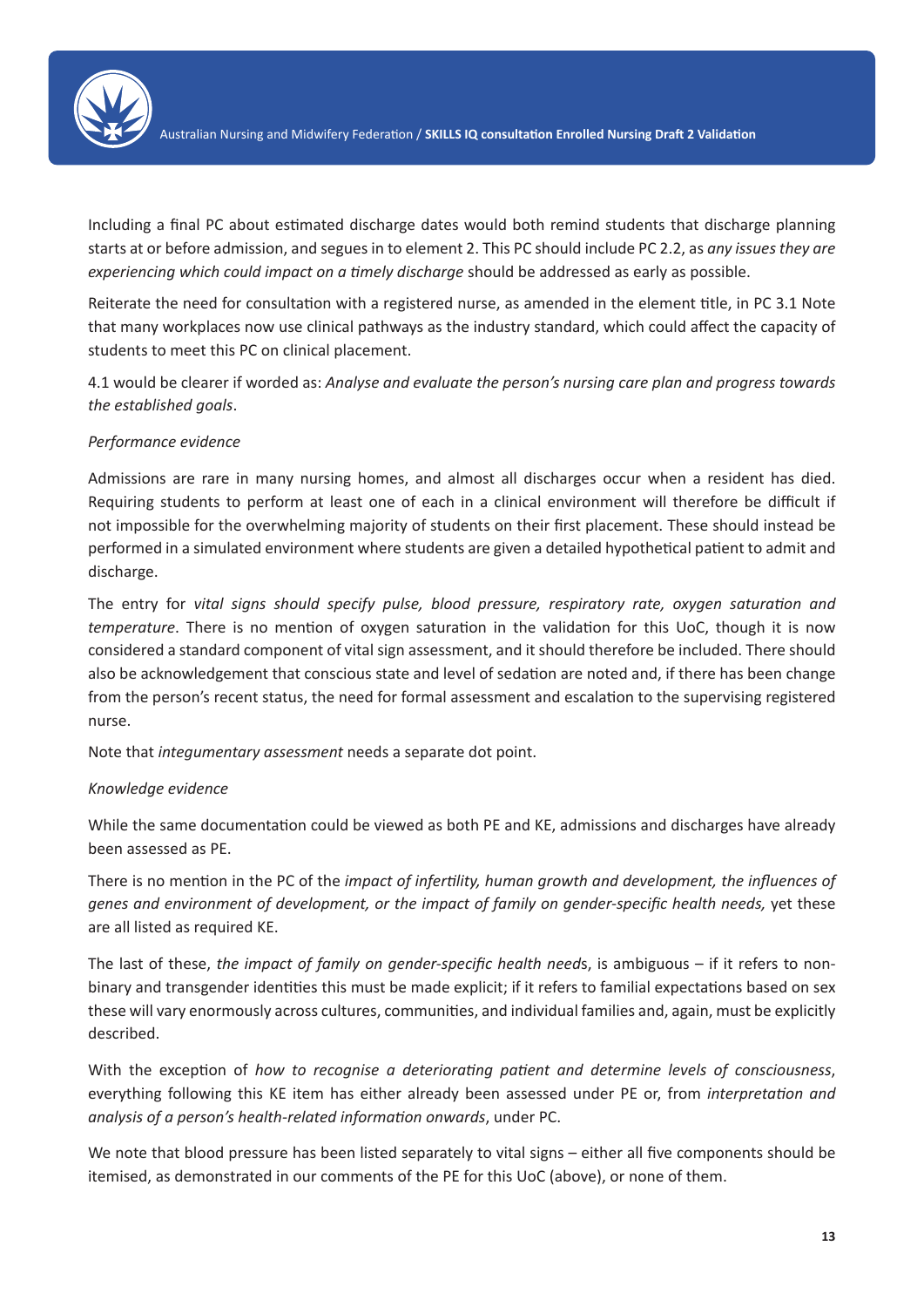

As there are over fifty types of reflexes that can be assessed, a definition of what is meant by reflex must be specified here. If this KE refers to pupillary, verbal and physical responses (not reflexes) to stimuli they should be included in *neurological assessment*. As this assessment encompasses *level of consciousness and pupillary response* these components do not need to be listed separately.

HLTENN038 Implement, monitor and evaluate nursing care

## *Performance criteria*

As they are distinct aspects of care, there should be separation of the elements in 1.1 (explaining *procedures, preparation required, and timeframe involved and gain the person's consent*). Element 1.2, maintaining privacy and dignity, should also be listed separately from *use a culturally appropriate approach during preparation and procedures*.

Element 2.1 falls under PE, not PC.

2.3 would be clearer if it were amended to *identify the person's nutritional, hydration and elimination needs, and apply appropriate strategies to meet these needs.*

2.4 is PE, not PC.

If 2.7 refers to clinical deterioration then this PC is covered in HLTENN035; if it refers to an environmental emergency (e.g. fire) then it is assessed in HLTWHS002. Either way, if it remains in the UoC PC the type of emergency must be made explicit.

2.8, *Use emergency procedures correctly and initiate basic life support according to organisation policy and procedures*, should be simulated and is therefore PE not PC.

3.3 should be separated, with the first component amended to read *Document concerns on the person's condition or behaviour and a new point for Report concerns on the person's condition or behaviour to the registered nurse, and report situations of risk according to organisation policy and procedures.*

The words *and collaborate* with should be removed from 4.1, as students will rarely be in a position to collaborate with interdisciplinary health team members.

As care plans must be amended by a registered nurse or medical officer, 4.3 is not a function within the enrolled nurse's scope and should therefore be removed.

## *Performance evidence*

Note that, as mentioned in the PC for HLTENN037, care plans are being superseded by clinical pathways. Both forms of planned care delivery should be included in the PE, to reflect this shift and the nature of documentation across the wide range of facilities in which students will be placed.

The PE should be rephrased to reflect the UoCs name change, as follows: *implemented and monitored nursing care for 2 patients in the workplace and evaluated the nursing care of 1 person in the workplace or simulated environment.*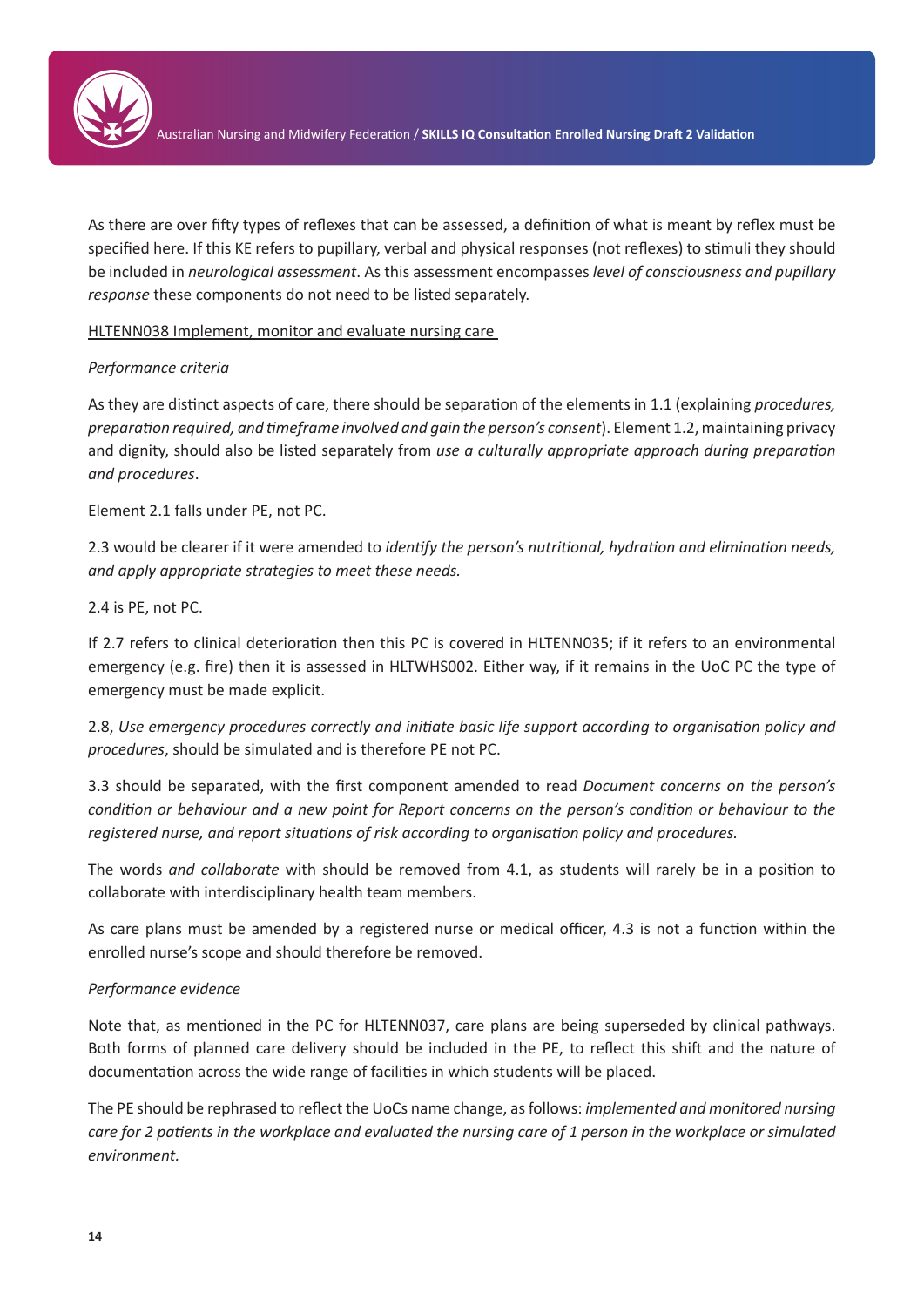

The last PE item should specify which emergency code/s were simulated. The second part of this evidence, *and performed basic life support in a simulated environment on an adult, child and infant manikin according to organisation policy and procedures*, duplicates the content and assessment of HLTAID003 (Provide first aid).

Specific aspects of care (e.g. hygiene needs – shower one person, sponge bath one person; perform oral hygiene; assist with personal grooming; apply continence aids; assist with the use of sensory and mobility aids) should be included in this section.

## *Knowledge evidence*

Making these last changes will mean that PE overlaps with items in this UoCs KE. It is important that students are assessed when assisting patients or residents with activities of daily living, not just that they understand why these interventions are needed.

The inclusion of *respiration and circulation* is peculiar, as there is no context or explanation. If this refers to teaching and demonstrating deep breathing and coughing then this should be specified (though that doesn't affect circulation) and moved to PE.

A number of KE items in this UoC (e.g. *pain assessment and interventions, cognitive deficits, length of stay, presence of morbidity*) are assessed in HLTENN037.

It is not part of the enrolled nurse's practice to confirm *underlying medical condition*.

The components *mild to moderate allergic reactions and severe intolerances* aren't addressed in the PC for this UoC. In addition, there is a substantial difference between the symptoms and implications of mild versus moderate allergic reactions, and this should be described in greater detail. The first draft listed reactions and intolerances under risk identification, along with age, length of stay, mental health condition, pain and presence of morbidity. This makes more sense; if that category is reinstated, the ANMF suggests *presence of morbidity* be amended to presence of one or more comorbidities.

The KE *recording and reporting requirements for comprehensive clinical handovers* overlaps with content in HLTENN036.

HLTENN039 Apply principles of wound management in the clinical environment

*Elements*

Element 1 should be retitled *Prepare for wound care management*, to better reflect the content of this section.

As enrolled nurses implement but do not plan care, the first part of this sentence should be deleted in element 3.

Element 4 should be retitled *Apply wound management strategies to acute or complex wounds*.

# *Performance criteria*

1.1 would more accurately be phrased as *Use medical terminology when reporting and recording wound assessment and management*. Similarly, 1.2 would be clearer if worded as *Implement infection control principles* (not strategies) *throughout wound managemen*t, 1.3 as *Correctly interpret wound management chart or plan*, and 1.4 as C*orrectly identifies stage of wound healing and determines appropriate wound care product*.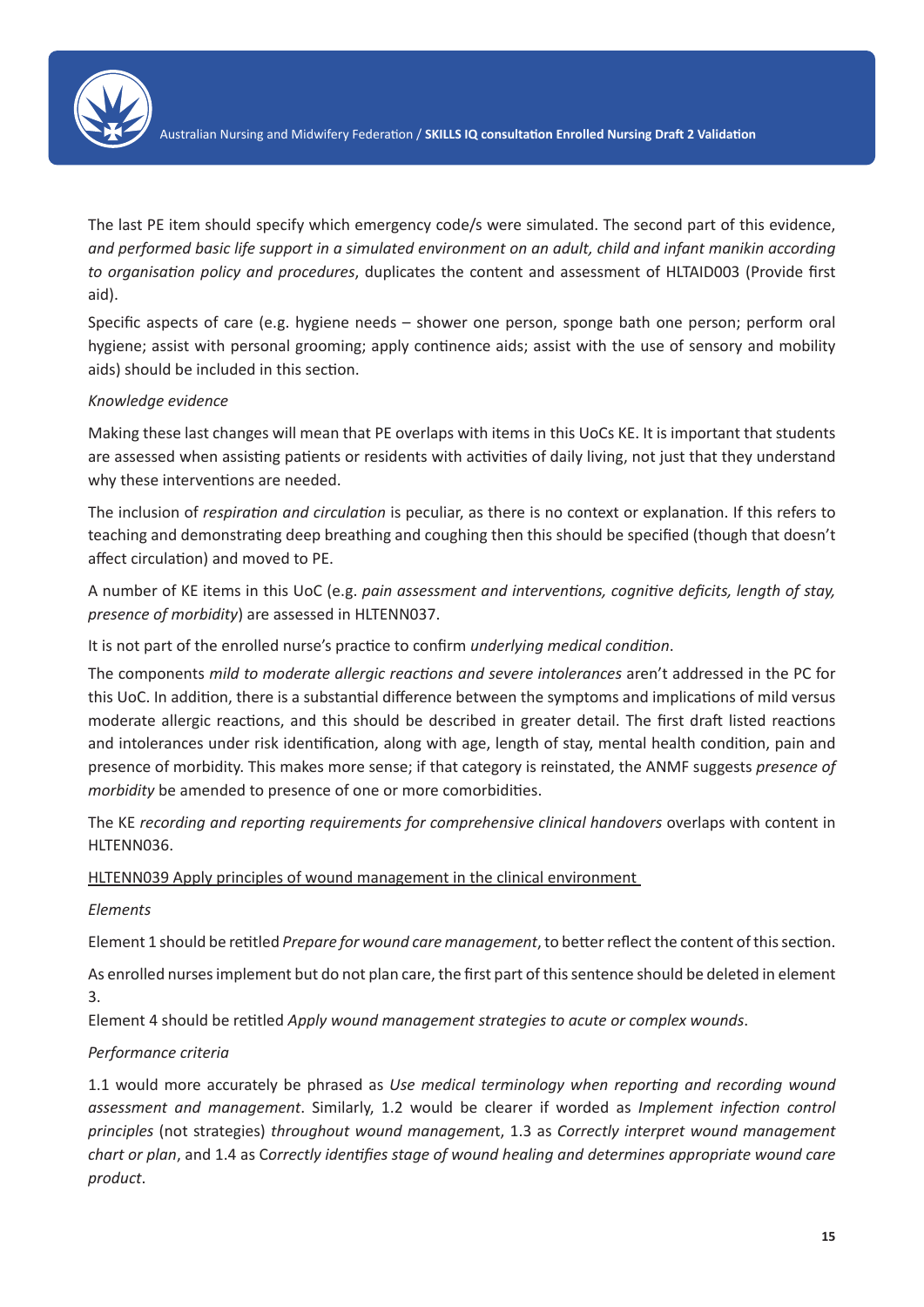

Australian Nursing and Midwifery Federation / **SKILLS IQ Consultation Enrolled Nursing Draft 2 Validation**

We recommend that 2.4 be reworded to Identify risk of infection and modes of transmission.

3.3, *Understand and identify wound management products and techniques for each identified phase of wound healing*, cannot be directly observed, and should therefore be moved to KE.

3.7 is confusing – the majority of wounds students of enrolled nursing will encounter will already have achieved homeostasis, making applying this knowledge difficult to demonstrate and assess.

4.4 could be simplified to *Adhere* to aseptic technique.

PC 4.4 can be deleted as it repeats the content of element 3.

There should be language consistency around terms describing wound categories – the validation tool uses *acute, complex,* and *challenging* as synonyms. The terminology used should differentiate between acute and chronic wounds, and between simple and complex dressings.

## *Performance evidence*

Note that this section is sub-titled *Assessment Requirements for (HLTENN040 Apply principles of wound management in the clinical environment*)

As contemporary best practice is to leave stable acute wounds intact for 7-10 days, many students will find it difficult to meet this PE. Students should therefore have the option to perform any outstanding dressing assessments in simulation post-placement if they were allocated to a workplace that didn't offer them the opportunity to perform two simple and one complex dressing.

## *Knowledge evidence*

The component *pain management and medication administration timeframes to wound care* duplicates the content of HLTENN040.

While *micro-organisms* (which include *common fungal infections* and *common viral infections*) inhabit infected wounds, they do not in themselves cause wounds.

Wound management terms should be listed.

The KE regarding haemorrhage control should be moved to HLTENN043 (Implement and monitor care for a person with acute health problems).

Wound debridement and laboratory result interpretation does not fall within the scope of an enrolled nurse and both should therefore be removed from this UoCs KE.

A number of the categories of wound described (e.g. malignant wounds, neuropathic ulceration wounds, burns, fistulas and sinuses, and skin grafts) are specialised and should constitute continuing professional education for enrolled nurses working in areas where these kinds of wounds require treatment.

Skin assessment has already been covered in HLTENN037.

Visceral wound management is generally a medical emergency when it occurs, and requires complex management. It therefore does not need to be included in foundational knowledge.

The KE listed under *selection of wound products* has already been assessed in PE.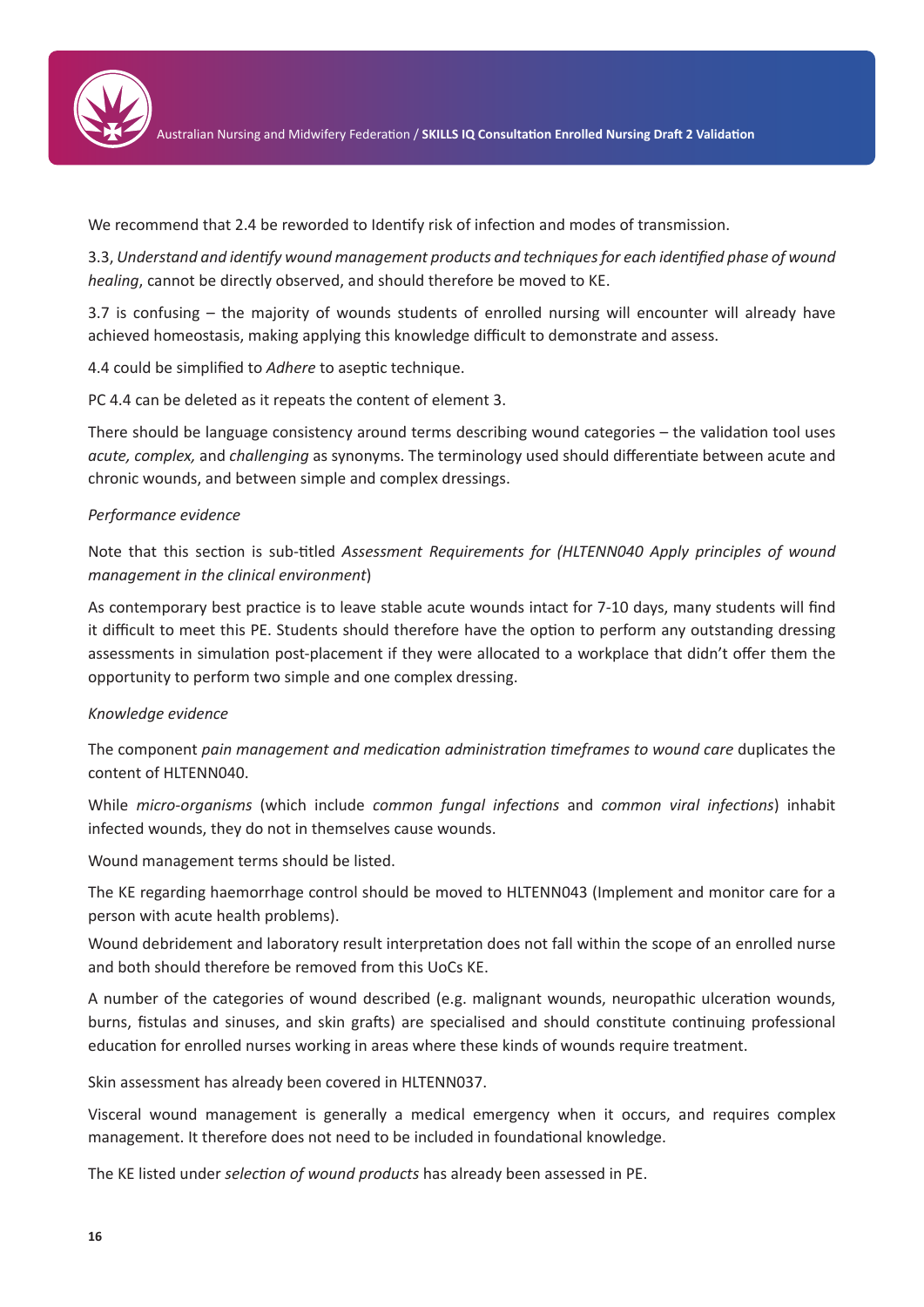

## HLTENN040 Administer and monitor medicines and intravenous therapy

## *Performance criteria*

PC 1.2 would more accurately describe this PC if reworded to *Identify* the indication/s for *prescribed medicine and intravenous (IV) therapy*.

As in HLTEEN038, the elements in 2.1 (*Explain the process of medication administration or IV fluid infusion to the person and ensure their understanding and consent)* should be listed sequentially but separately, as they are discrete components.

The PC for element 2 should include the Rights of medication administration listed in this UoCs KE.

3.3 would be clearer if expressed as *Report a person's refusal of medication or IV therapy, or incomplete medication or IV therapy administration, to the supervising registered nurse.*

3.4 should list *stored, handled, and disposed* as distinct bullet points.

PC 4.1 would be as applicable but simpler if amended to *Monitor and document observations of the person's response to medications and IV fluids, including blood products*.

5.3 does not relate to the UoC as it stands; adding including medication to the end would resolve this issue.

## *Performance evidence*

Specifying that the number of medication administration instances in simulation and the workplace refers to people ensures this PE doesn't mean a total of five medications.

Rather than repeating the requirement to perform calculations and identify and apply the use of the Rights of medication, the different routes should be listed under one sub-heading.

Intramuscular injections are performed very rarely, so this evidence should include the option to be assessed in simulation.

As with the PE for dressings in HLTENN039, students should have the option to perform blood product administration in simulation post-placement if they were allocated to a workplace that didn't offer them the opportunity to administer and monitor blood products, or if they have a conscientious objection to administering blood products (as they will be allowed to exempt themselves once qualified).

## *Knowledge evidence*

Please clarify what students are required to know and demonstrate regarding *Australian Commission on Safety and Quality in Health Care National Medication Charts*.

The legal and regulatory frameworks should be moved to the first point, as they create the context for everything else. Please specify that students are only required to have knowledge of, and know how to, access the Drugs and Poisons Acts, Regulations and Codes of the state or territory in which they're studying, in addition to Commonwealth requirements.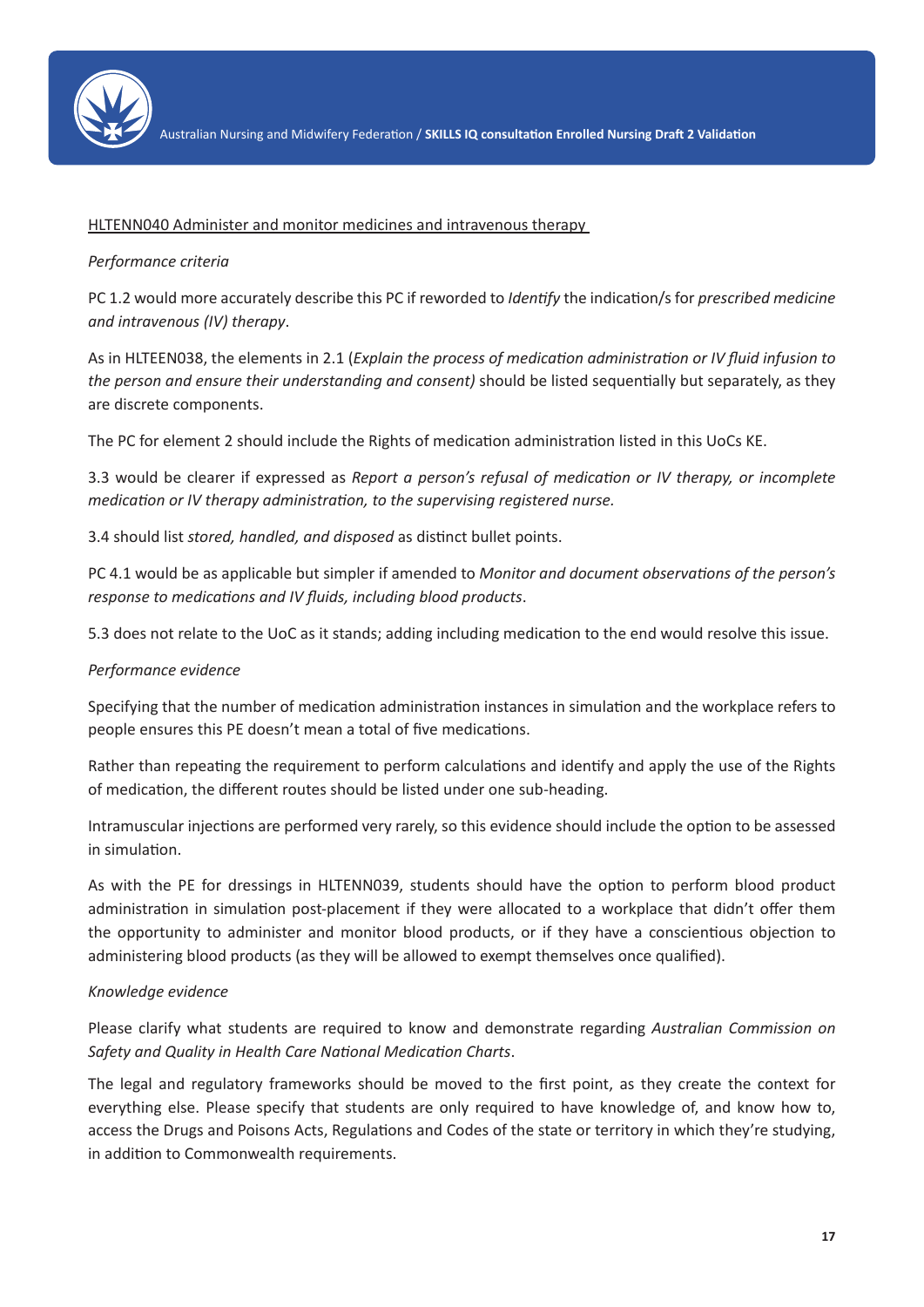

Students should be required to define each of the components listed under *pharmacology of medicines*.

The listing of the Rights of medicines should be moved up to, or included in, this UoCs PC.

The KE *high-risk medications as per the Australian Commission on Safety and Quality in Health Care* should specify that these are known as APINCH, which stands for anti-infective and anti-psychotic agents, potassium, insulin, narcotic and sedative agents, chemotherapy, and heparin and other anticoagulants.

Tall man lettering should be removed from the section on calculating medication dosages, where it is not pertinent, and be included with these elements of medication safety.

The list of methods of IV medication and fluids should be moved up to and replace the components *IV injections and peripheral IV infusion, cannulation fluid*.

The sentence *peripherally inserted central catheter (PICC) pharmacodynamic effects of medicine groups*… doesn't make sense – while some therapies can only be administered via a CVAD, this is because of the size of the vessel and the reduced risk of harm to tissues from extravasation, not because the route affects pharmacodynamics compared with administration via a peripheral cannula.

Note that most workplaces require enrolled and registered nurses to undertake organisation-specific education and assessment before accessing central venous catheters (including those inserted peripherally). The addition of these routes in curriculum content may result in students believing this falls within their scope of practice. Instead, PICC and CVAD devices should be included as a HLTENN043 (Acute care) KE, creating foundational understanding that allows for possible workplace training.

Ventrogluteal does not need to be listed separately to and away from intramuscular injections, and subcutaneous is not an intravenous route.

It is not possible to prepare students for every medicine they will encounter, on placement or in practice. They need to demonstrate why and how to look up medicines they are unfamiliar with or concerned about (e.g. a familiar medicine prescribed in an unfamiliar dose or route). The list provided in the KE is too broad and should be reviewed, with a number of those used in specialty areas (including anaesthetic, antineoplastic, antiparkinsonian, antipsychotic, contraceptive and hormone agents) removed.

Anxiolytics are listed twice.

The list of units of measurement should include units and millimoles.

The words *injectable drugs* should be replaced in the calculation component of this PE with *medicines*, as the listed routes include other administration methods.

Note that paediatric dosing is based on weight rather than age.

The section listing *drugs commonly used for fluid and electrolyte imbalance* can be moved to the earlier listing of medications with which students should be familiar. Note that patient controlled analgesia is not used to manage fluid or electrolyte imbalances, and should be included in the routes of intravenous medicine administration.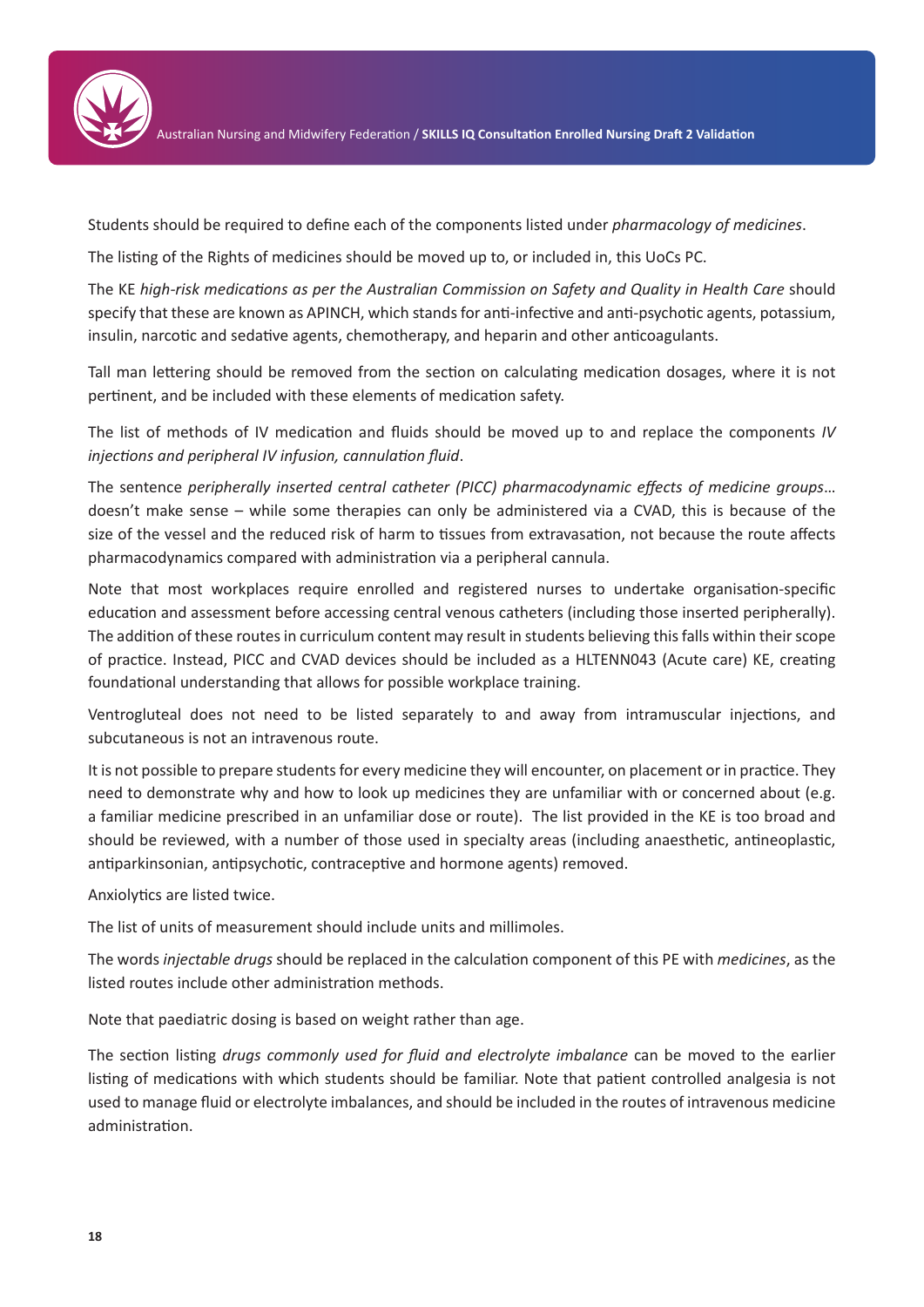

## HLTENN041 Apply legal and ethical parameters to nursing practice

## *Performance criteria*

The second half of PC 1.2, *Identifies implications of non-compliance*, cannot be directly observed and is therefore KE, not a PC.

PC 1.3 (*Apply codes of ethics, codes of conduct and the content of competency in nursing practice*), and PC 2.1 (*Accurately apply concepts of negligence, duty of care and vicarious liability to professional practice as an enrolled nurse*) can only be observed if care is breached; these components should therefore be assessed as KE rather than PC. The same is true for 2.3 (*Apply principles of restraint appropriately, demonstrating the correct intent and application of restraint*), as restraint is not best practice and is used sparingly.

PC 1.4 (*Function within the scope of jurisdictional requirements for enrolled nurse practice*) and 1.8 (*Monitor and record compliance with legal obligations and requirements*), materially restate 1.1 (*Identify legal and regulatory requirements including Acts and guidelines and explain how these requirements impact own nursing practice*) and are therefore unnecessary.

To ensure that all students of enrolled nursing have a consistent understanding of the legal terminology with which they should be familiar, PC 2.4 should be prescriptive and list the required terms.

As with PC 1.7 in HLTENN035, we are unsure how students can demonstrate, or trainers assess, PC 3.3 (*Maintain awareness of contemporary ethical issues and potential conflicts of interest that may impact nursing practice*), at a fixed point in time. The ANMF therefore recommends that this performance criterion be reworded to more accurately reflect this need: *Demonstrate understanding of the importance of maintaining awareness of contemporary ethical issues*…)

PC 3.5 (*Develop and implement strategies to resolve ethical issues within own nursing practice in accordance with role parameters*) can only be demonstrated if a student faces an ethical issue, recognises it as such, and acts. This component therefore constitutes KE, as does 5.1 (*Research and reflect on the practice of open disclosure and how it applies to own role as an enrolled nurse*), as research and reflection cannot be assessed through observation.

## *Performance evidence*

It may be useful to specify how students can demonstrate that they are working within legal and ethical parameters, using examples like maintaining privacy and confidentiality, respecting the person's physical and emotional dignity, and consistently obtaining consent before performing care.

# *Knowledge evidence*

Please expand on what is meant by *children in the workplace* – does it mean paediatric patients, child visitors, or something else?

Note that the Nursing and Midwifery Board of Australia has retired the Australian Code of ethics for nurses and adopted the International Council of Nurses Code of ethics for nurses.4

<sup>4.</sup> Nursing and Midwifery Board of Australia. (2018). Professional standards: codes of ethics. Available at: https://www.nursingmidwiferyboard.gov.au/Codes-Guidelines-Statements/Professional-standards.aspx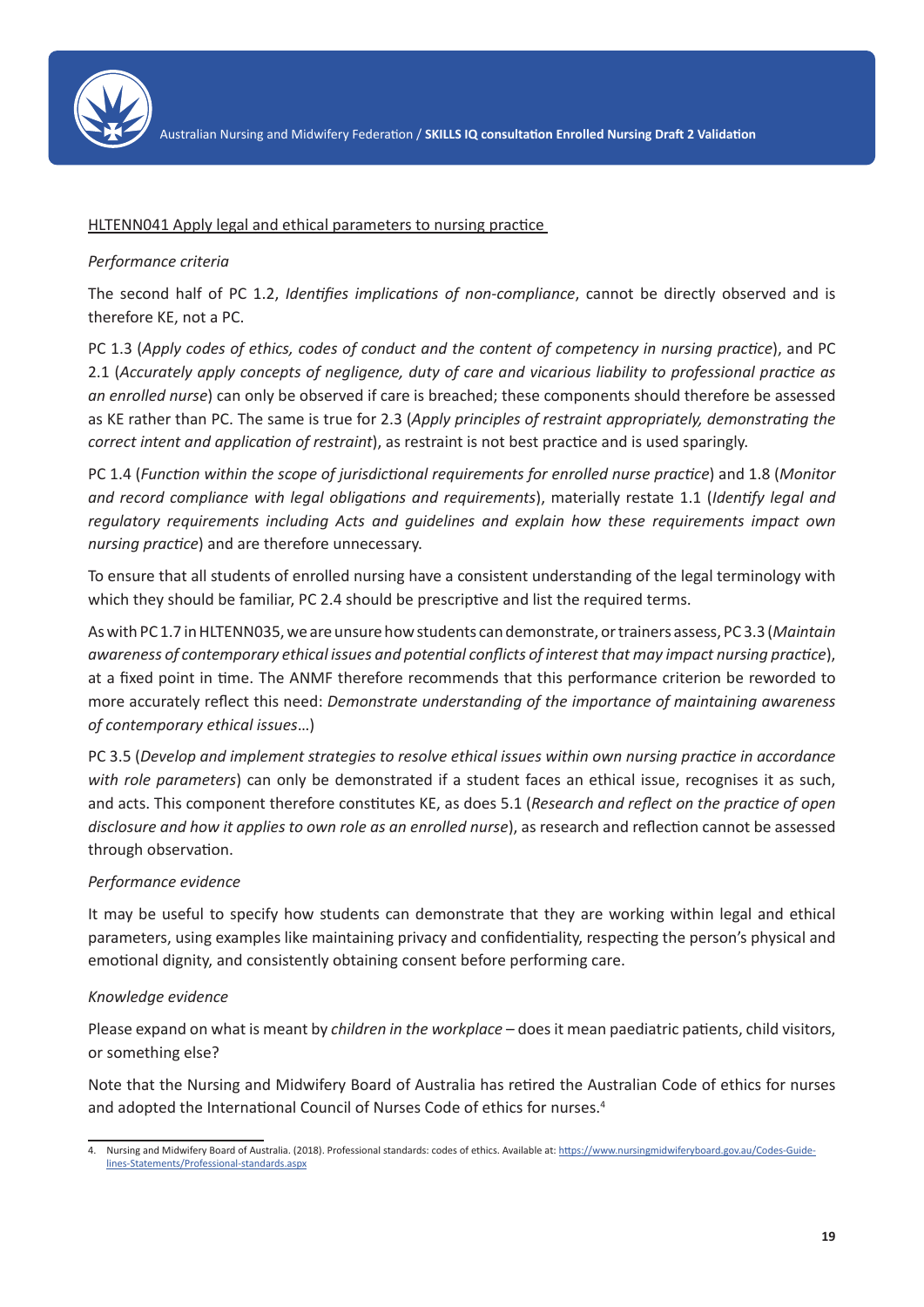

Australian Nursing and Midwifery Federation / **SKILLS IQ Consultation Enrolled Nursing Draft 2 Validation**

Please replace *codes of practice* (which don't exist) with *Enrolled nurse standards for practice*.

Note that while there may be opportunities to undertake continuing professional education, continuing professional development is also a condition of registration renewal.

Note that *living wil*l is not a legal term, and *advanced care directives* is adequate on its own.

Does the KE component *policy frameworks for nursing practice* just mean that students need to be aware that there will be individual organisational policies for almost every aspect of nursing practice, or does this refer to something else?

Are students meant to demonstrate where to find the various Acts listed in the validation document, their contents, their objectives and purpose, or all of these?

Voluntary assisted dying covers *euthanasia* and *assisted suicide,* which can therefore be removed.

## HLTENN042 Implement and monitor care for a person with mental health conditions

## *Elements*

Element 1 (*Identify and address State/Territory mental health legislation requirements*) both overlaps HLTENN041 and is not observable; this element should be retitled *Planning care for a person with a mental health condition*.

*Provide care for a person with a mental health condition more accurately captures element 2 than Respond to signs of mental health conditions.*

# *Performance criteria*

1.1 (*Identify and evaluate the key features of mental health legislation as they apply to own work practices and the health care setting*) and 1.2 (*Describe the values and philosophies that apply to mental health care*) are KE not PC.

2.3 (*Recognise biopsychosocial effects in the casualty of mental health conditions*) and the first half of 2.4 (*Recognise the impacts that discrimination, negative stereotyping and stigma can have on a person with mental health conditions)* cannot be observed and are therefore KE not PC.

As students will rarely have an opportunity to liaise with members of multidisciplinary teams, particularly as many mental health clinical placements are located in the aged care sector, meeting PC 4.1 will be difficult. This component may therefore be more usefully located in KE.

## *Knowledge evidence*

What is meant by application of nursing theory to a mental health context? There are multiple nursing theories.

Including organic disorders, such as dementia, and delirium in this UoC doubles up the information provided in HLTENN045 (Implement and monitor care of the older person).

It would be useful for national consistency to list the *key terms associated* with *mental health conditions* that students are required to define.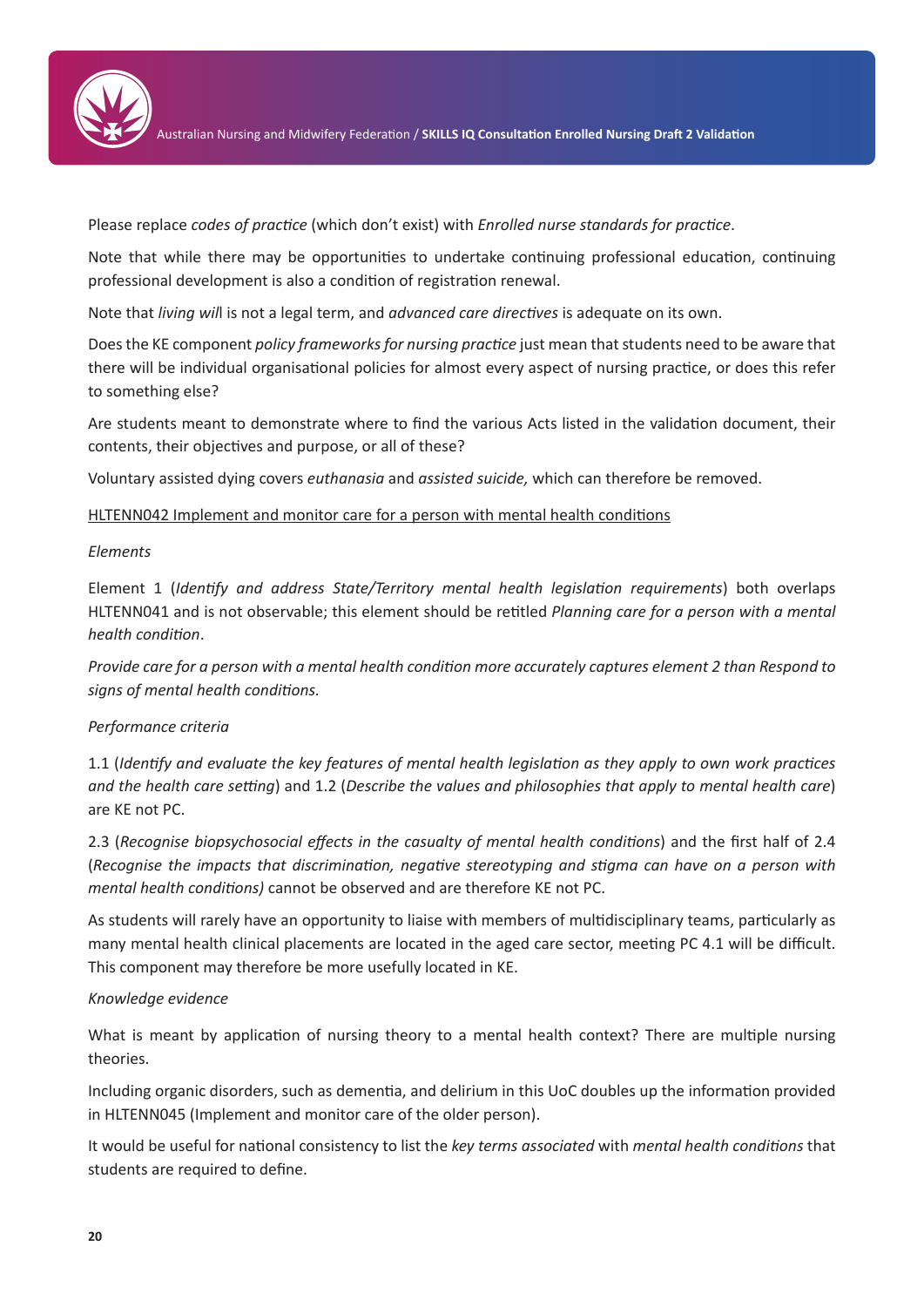

It would be useful for the UoC to address that oral health is often neglected with significant mental illness, causing substantial impacts on health and wellbeing from stigma to infection risk and impaired nutrition.

## HLTENN043 Implement and monitor care for a person with acute health problems

## *Elements*

Element 2 largely repeats the content of HLTEEN037 and, again, care planning is not part of the enrolled nurse scope of practice.

Element 5 should be removed – see discussion of specific PC below.

## *Performance criteria*

PC 1.2 (*Explain to the person, family or carer the potential physical and psychological impacts of health problems on daily living activities*) and the second half of 1.3 (*Identify the pathophysiology of the person's underlying or presenting condition, and confirm with the person, family or carer*) are not performed by enrolled nurses – the former is performed by registered nurses and/or medical officers, and the latter by medical officers.

PC 2.1 should read *Contribute to effective person-centred care discussions with registered nurse and/or other members of the health team*, as contributing is participation.

The PC for element 2 should all be moved to element 3.

While experienced enrolled nurses may care for patients with long term, established tracheostomies in nonacute settings, this is not the case in acute care. 3.1 (*Assist in providing nursing care for the person with a compromised airway, including clearing of airways and interpreting health status using monitoring devices*) should be amended to reflect this.

4.2 (*Ensure pre-operative care considers the relationship between pre-operative care and post-operative complications*) is KE.

5.1 (*Identify and confirm the roles and responsibilities of members of the emergency response team)* is KE.

5.2 and 5.3 reiterate content from HLTENN038 and HLTAID003 and are KE. In addition, advanced life support is not within the scope of an enrolled nurse, and should not form part of foundation education.

# *Performance evidence*

Health care planning is covered in HLTENN037, and can therefore be removed from this UoC.

## *Knowledge evidence*

Under the dot points for *have knowledge of*, move *myocardial infarction* to sit under angina.

## HLTENN045 Implement and monitor care of the older person

## *Elements*

Element 4 as written (*Identify requirements and address issues in aged care nursing practice*) is a KE.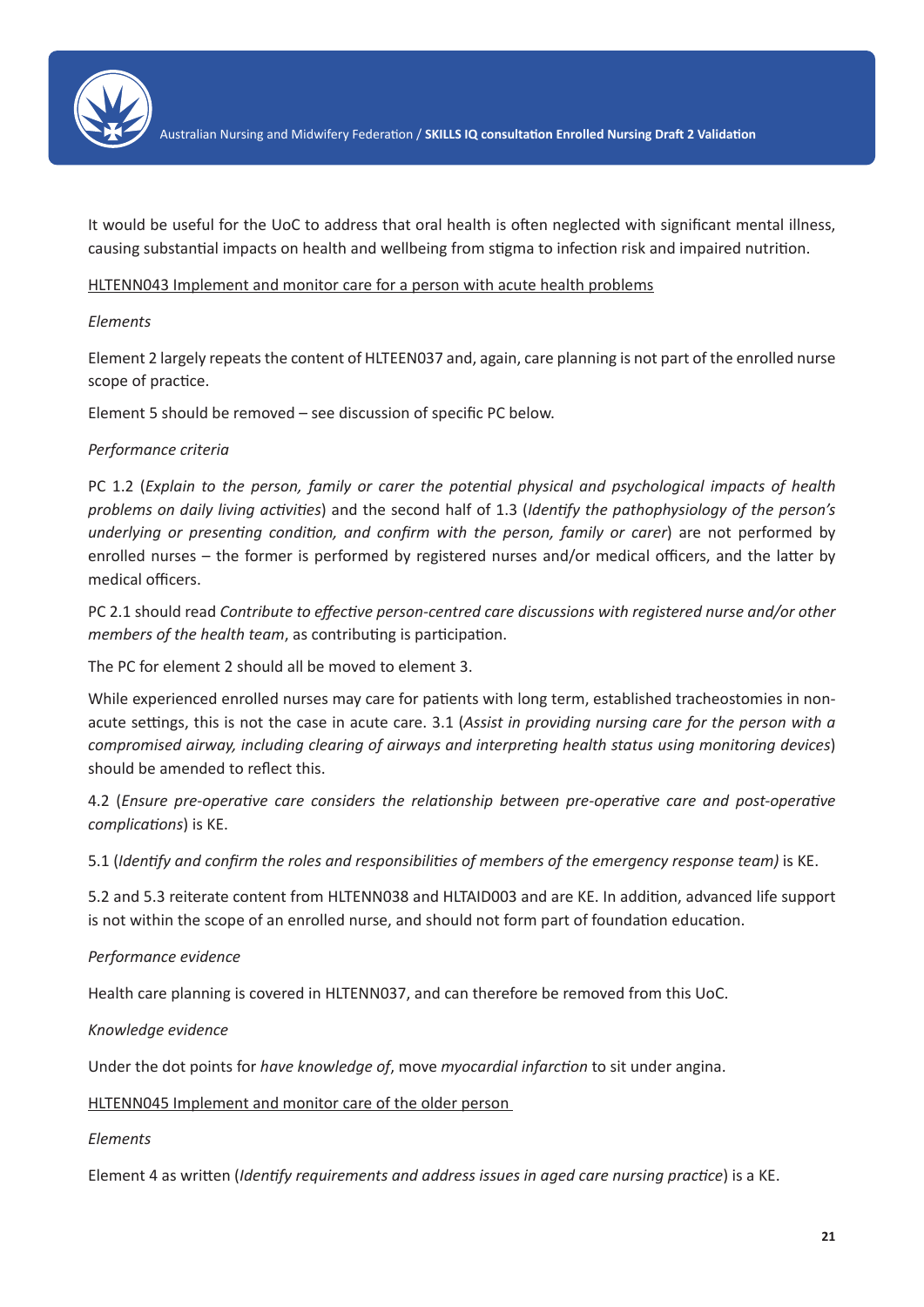

#### *Performance criteria*

Both 1.2. (*Identify possible age-related effects of drugs and medications on the person and consult with registered nurse)* and 1.3 (*Identify age-related pathophysiological disorders and how they may affect the person and their family or carer*) are KE rather than PC. This is also the case for 3.1 (*Identify factors and common stereotypes associated with ageing and how these can adversely impact the older person*) and 3.3 (*Reflect own values, attitudes and beliefs to ensure all interventions are conducted appropriately and within scope of practice of the enrolled nurse*).

4.1 (*Identify legal requirements and possible ethical issues and other issues of concern in aged care practice, including possible signs of elder abuse*) should be included in HTEEN041.

While post-mortem care is an important part of nursing practice, not all students will experience the death of a resident or patient during their placement, even if they have placements in nursing homes and palliative care. PC 4.5 should therefore be transferred to PE, with the option for students to complete these processes in simulation if there was no an opportunity to be assessed in the workplace.

While enrolled nurses with experience and familiarity with both patients or residents and their families *Provide support and comfort for grieving family or carer within own role parameters*, this is not generally a role that students are heavily involved in when on placement. Having this as PC, rather than KE, means students may feel obligated to participate regardless of their familiarity with the patient or resident and their own level of comfort or distress.

Person-centred care focuses on the preferences of the individual; PC 5.2 should therefore read *Provide activities appropriate to the person with cognitive changes, reflecting their individual likes and dislikes*.

#### *Knowledge evidence*

As Alzheimer's disease is a form of dementia, differentiating between them (*nature of cognitive change related to Alzheimer's disease and dementia)* is confusing.

#### HLTENN047 Apply nursing practice in the primary health care setting

#### *Performance criteria*

1.2 (*Identify the primary health care service model and the roles and professional expertise of members of the interdisciplinary health care team*) is KE not PC, as are 2.1 (*Define health issues for the community or target group of the primary health care service, and reflect this knowledge in own work*) and 2.2 (*Identify clinical manifestations of health conditions affecting the health status of the person requiring primary health care*).

While enrolled nurses may contribute to primary health policy formation once they have experience, depending on the facility location, creation and review of policies takes months to perform, may not be underway during placement, and students are highly unlikely to be invited to participate in the process. For these reasons, PC 3.4 (*Contribute to health policy in the primary health care environment and participate in health education programs for the person and community groups*) should be removed.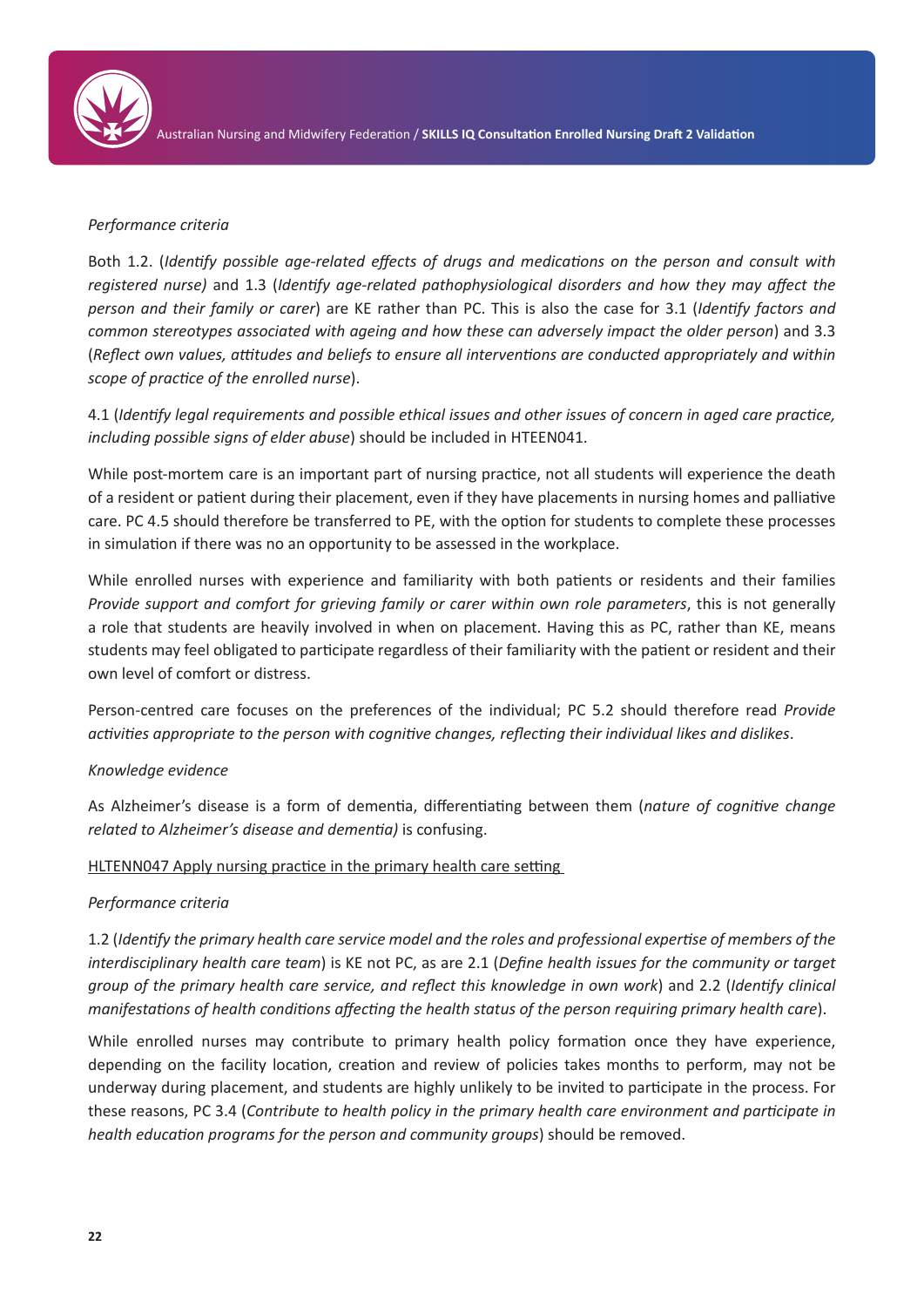

#### *Knowledge evidence*

HLTEEN045 already comprehensively covers *care of a person with fluctuating organic mental confusion (acute Delirium or Dementia*), and so it need not be repeated in this UoC.

Students are required to complete HLTAID003 before their first placement, so *management of first aid and other emergency treatments specific to the community* would repeat this education – emergency management and first aid vary according to resources available rather than by setting.

## HLTENN048 Apply nursing practice in the emergency care setting

## *Knowledge evidence*

It would be more appropriate for students to demonstrate an understanding of the purposes of, indications for, and difference between the radiological investigations listed than *evaluation of the following pathology and diagnostic tests*.

HLTENN068 Provide end-of-life care and a palliative approach in nursing practice

#### *Title*

Palliative care can be initiated well in advance of the end of life, which is not reflected in this title. It would more appropriately be called *Provide a palliative approach in nursing practice and perform end of life care*.

## *Performance criteria*

PC 1.7 (*Apply in own practice an awareness of the psychosocial impact of palliative care on the person's family or carer*) and 2.1 (*Apply principles of care for people with a life limiting condition*) are not assessable through observation, making them KE.

2.3 (A*pply a proactive approach to care coordination, planning and effective goal setting within the end of life care phase*) requires experience with end of life care. This would not be within the scope of practice of an enrolled nurse. This PC should be removed from the UoC.

It would be inappropriate for both family members and students to require students to perform 5.2 (*Apply bereavement support*), 5.5 (*Confirm support needs and resources including the accessibility and availability of resources with the family, carer or others requiring bereavement care*), and 5.6 (*Provide emotional support to the person, family or carer in relation to grief, loss and bereavement)*, so these PCs should be removed from the UoC.

## *Performance evidence*

Note that the assessment requirements describe this as HLTENN070 Provide end of life care using a palliative approach in nursing practice, when it is HLTENN068.

PC 5.2, 5.5 and 5.6 should be KE. This would remove the obligation on students to perform *professional interactions with the family or carer* towards or at the end of life regardless of their level of familiarity with the patient or resident.